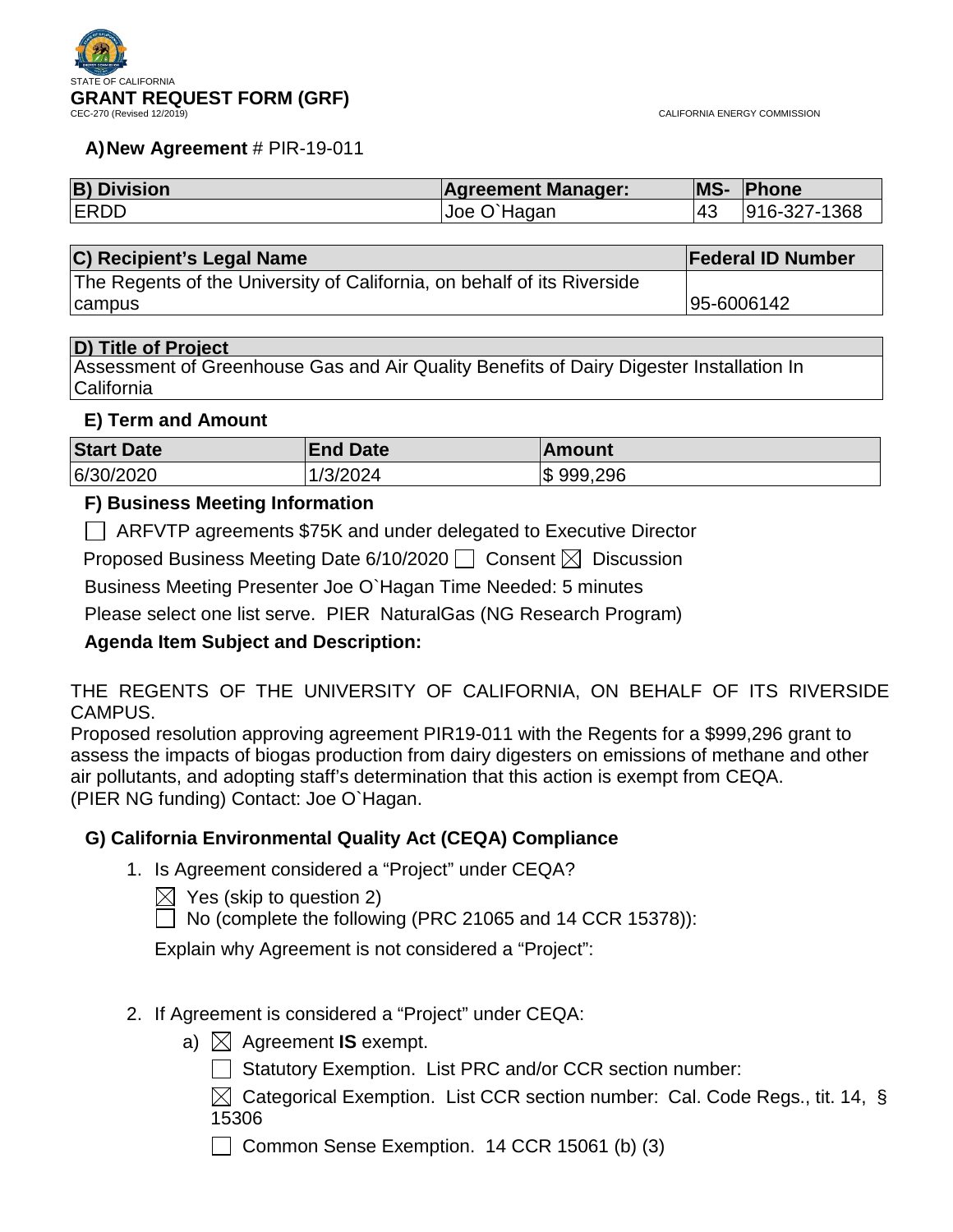

b) Explain reason why Agreement is exempt under the above section:

This project consists of data collection. Specifically, the project will conduct air and greenhouse gas emission sampling at an operating dairy before and after the already-planned construction and operation of a digester at that site for biogas production. Additional sampling will occur at 10 nearby dairy sites. These emission samples will be taken from adjacent roads by equipment mounted in two vehicles. The project also will collect samples from the digester waste stream, soils amended with digestate and from manure stored in anaerobic conditions in a lagoon. The latter samples will be taken using a flat-bottomed boat moored in the lagoon. Additional activities, such as data analysis, computer modeling, and report preparation, will be conducted in a research facility. The project will not result in any construction or ground disturbance activities.

Agreement **IS NOT** exempt. (consult with the legal office to determine next steps)

Check all that apply

- | | Initial Study
- □ Negative Declaration

Mitigated Negative Declaration

| Environmental Impact Report

 $\Box$  Statement of Overriding Considerations

## **H) List all subcontractors (major and minor) and equipment vendors:** (attach additional sheets as necessary)

| <b>Legal Company Name:</b>                                | <b>Budget</b> |
|-----------------------------------------------------------|---------------|
| The Regents of the University of California, Davis Campus | \$314,782     |
| <b>USDA Salinity Lab</b>                                  | \$36,277      |
|                                                           |               |

### **I) List all key partners: (attach additional sheets as necessary)**

**Legal Company Name:**

## **J) Budget Information**

| <b>Funding Source</b> | <b>Funding Year of</b><br>Appropriation | <b>Budget List</b><br><b>Number</b> | Amount    |
|-----------------------|-----------------------------------------|-------------------------------------|-----------|
| NG Subaccount, PIERDD | 18-19                                   | 501.001M                            | \$999,296 |
|                       |                                         |                                     |           |

R&D Program Area: EGRO: EA TOTAL: \$999,296

Explanation for "Other" selection

Reimbursement Contract #: Federal Agreement #:

## **K) Recipient's Contact Information**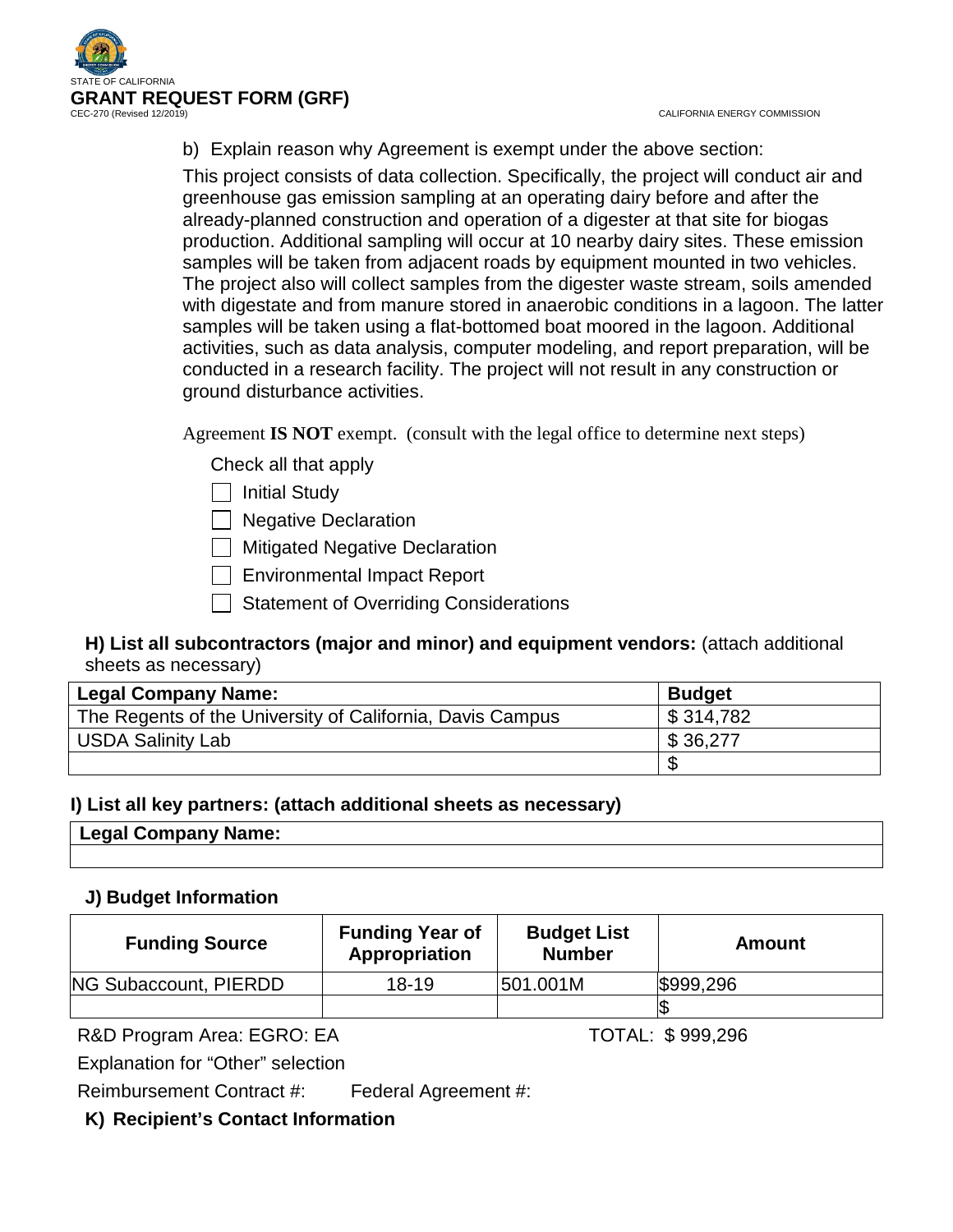

# **1. Recipient's Administrator/Officer**

Name: Briana Moreno Address: 245 University Office **Building** City, State, Zip: Riverside, CA 92521-0001

Phone: 951-781-5635 E-Mail: bmoreno@engr.ucr.edu

# **2. Recipient's Project Manager**

Name: Francesco Hopkins Address: 245 University Office **Building** City, State, Zip: Riverside, CA 92521-0001

Phone: 951-827-4781

E-Mail: fhopkins@ucr.edu

# **L) Selection Process Used**

- $\boxtimes$  Competitive Solicitation Solicitation #: GFO-19-501
- $\Box$  First Come First Served Solicitation Solicitation #:

# **M) The following items should be attached to this GRF**

- 1. Exhibit A, Scope of Work  $\boxtimes$  Attached
- 2. Exhibit B, Budget Detail  $\boxtimes$  Attached
- 3. CEC 105, Questionnaire for Identifying Conflicts  $\boxtimes$  Attached
- 4. Recipient Resolution  $\boxtimes$  N/A  $\Box$  Attached
- 5. CEQA Documentation  $\boxtimes$  N/A  $\Box$  Attached

**\_\_\_\_\_\_\_\_\_\_\_\_\_\_\_\_\_\_\_\_\_\_\_\_\_\_\_ \_\_\_\_\_\_\_\_\_\_\_\_\_\_ Agreement Manager Date**

**Office Manager Date** 

**\_\_\_\_\_\_\_\_\_\_\_\_\_\_\_\_\_\_\_\_\_\_\_\_\_\_\_ \_\_\_\_\_\_\_\_\_\_\_\_\_\_**

**Deputy Director Date** 

**\_\_\_\_\_\_\_\_\_\_\_\_\_\_\_\_\_\_\_\_\_\_\_\_\_\_\_ \_\_\_\_\_\_\_\_\_\_\_\_\_\_**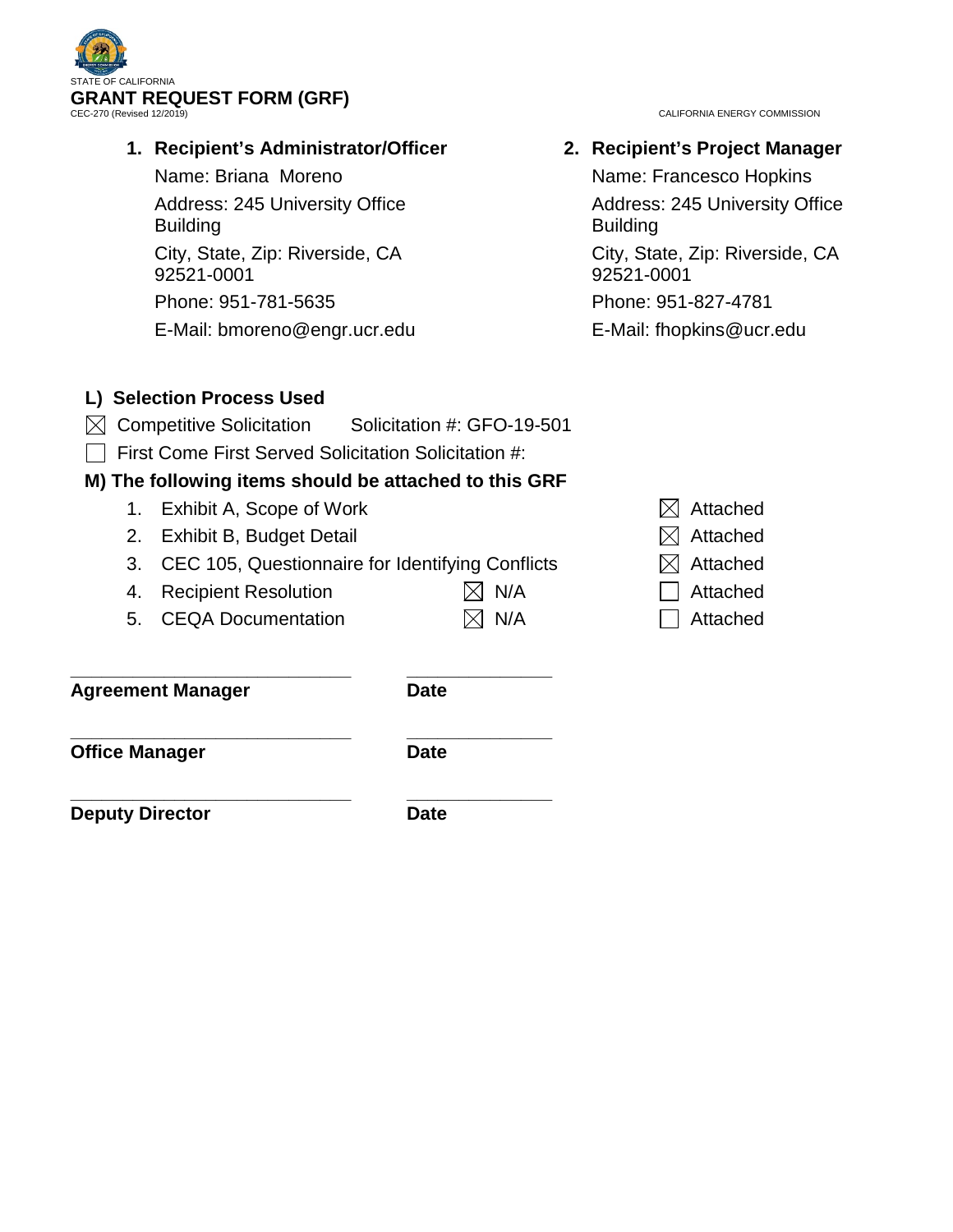### **I. TASK ACRONYM/TERM LISTS**

### **A. Task List**

| Task # | CPR <sup>1</sup> | <b>Task Name</b>                                                          |
|--------|------------------|---------------------------------------------------------------------------|
|        |                  | <b>General Project Tasks</b>                                              |
| ົ      |                  | Lagoon Measurement and Emission Modeling Post-Digester                    |
| 3      |                  | Public Road Survey of Methane Stable Isotope Ratio Pre- and Post-Digester |
|        |                  | Dairy Manure Management Practices Post-Digester                           |
| 5      |                  | Study of Soil Nitrogen Emissions After Field Digestate Application        |
| 6      |                  | <b>Evaluation of Project Benefits</b>                                     |
|        |                  | Technology/Knowledge Transfer Activities                                  |

### **B. Acronym/Term List**

| <b>Acronym/Term</b> | <b>Meaning</b>                                                                    |
|---------------------|-----------------------------------------------------------------------------------|
| <b>CAM</b>          | Commission Agreement Manager                                                      |
| CAO                 | <b>Commission Agreement Officer</b>                                               |
| <b>CDFA</b>         | California Department of Food and Agriculture                                     |
| <b>CPR</b>          | <b>Critical Project Review</b>                                                    |
| <b>MPI</b>          | Mobile Plume Integrator                                                           |
| Recipient           | The Regents of the University of California, on behalf of its Riverside           |
|                     | campus                                                                            |
| <b>TAC</b>          | <b>Technical Advisory Committee</b>                                               |
| $\overline{UC}$     | University of California                                                          |
| <b>UCR</b><br>LIME/ | <b>UC</b><br>Riverside<br>Laboratory for<br>Measurements<br>Isotope<br>the<br>in. |
| <b>AVOCADO</b>      | Environment/Analysis Vehicle for On-road Capture of Atmospheric Data and          |
|                     | <b>Observations</b>                                                               |

#### **II. PURPOSE OF AGREEMENT, PROBLEM/SOLUTION STATEMENT, AND GOALS AND OBJECTIVES**

### **A. Purpose of Agreement**

The purpose of this Agreement is to fund a study of methane and other trace gas emissions from dairy manure before and after implementation of a dairy digester project.

### <span id="page-3-0"></span>**B. Problem/ Solution Statement**

### **Problem**

The State of California has invested more than \$150 million to date in dairy digesters as a means to reduce methane emissions from manure management on dairy farms. With 85 projects expected to come online from funding awarded in 2018-2019, the state anticipates greenhouse gas reduction benefits on the order of 14,000,000 metric tons CO2-equivalent over 10 years. However, the assumed greenhouse gas reduction benefit of dairy digesters has not been tested in practice in California, and baseline estimates of manure management methane emissions before digester installation have not been carried out in a systematic way. In order to verify that this greenhouse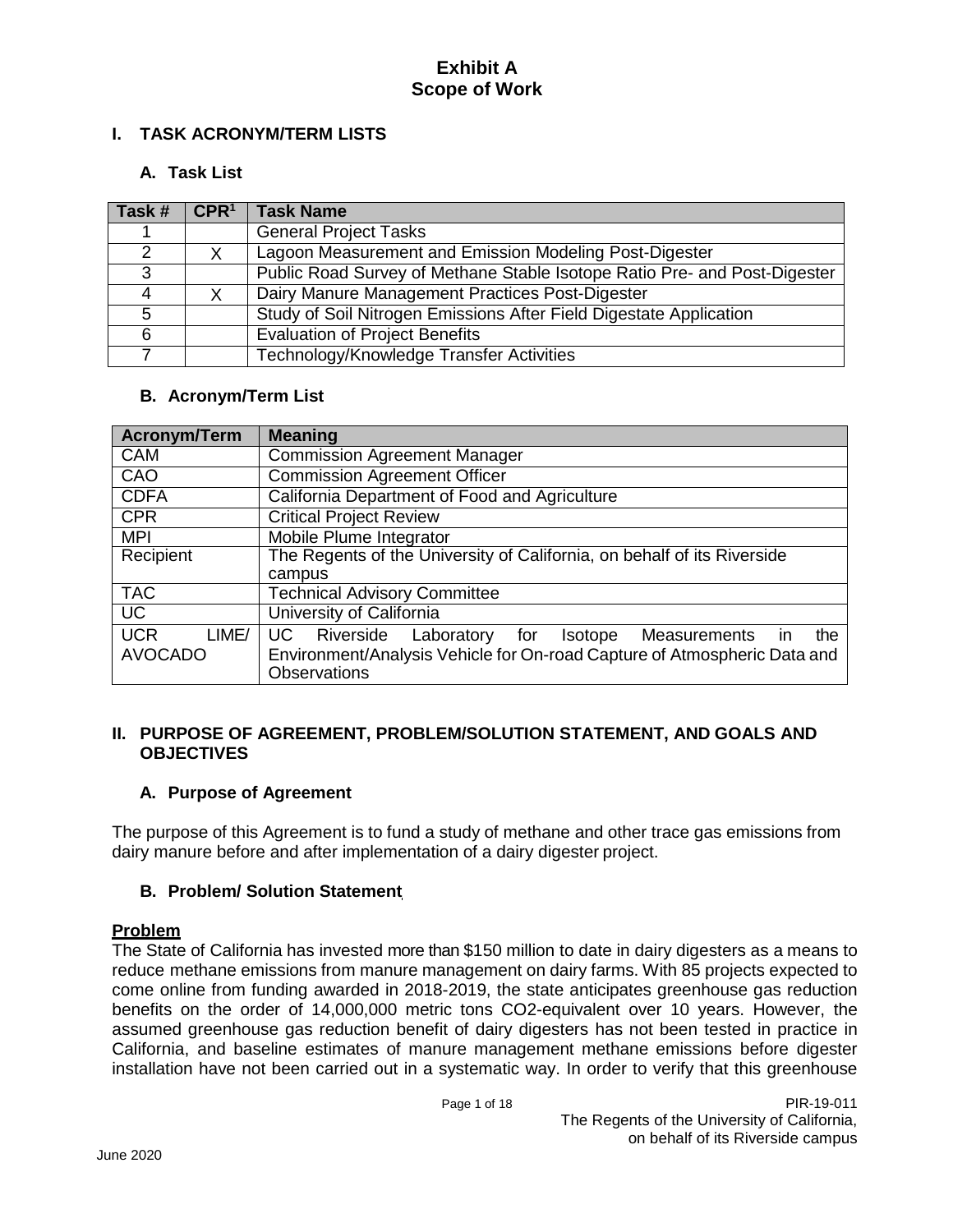gas mitigation measure is indeed effective, field measurements of methane emissions from before and after the installation of a dairy digester are needed. Until now, there has not been a comprehensive, multi-season study of methane emissions from lagoons in California, let alone a comprehensive study of methane emissions from dairy farms with digesters, in the state or elsewhere. In addition, the air quality implications of digester installation (e.g., through changes to criteria air pollutants or their precursors) at the digester site are poorly known.

<sup>1</sup> Please see subtask 1.3 in Part III of the Scope of Work (General Project Tasks) for a description of Critical Project Review (CPR) Meetings.

### **Solution**

With funds from the University of California (UC) Office of the President, a group of UC researchers led by PI Francesca Hopkins are carrying out a study of methane emissions from dairy manure lagoons at a dairy farm site that is representative of current industry practices in the San Joaquin Valley of California. They measured methane emissions from the lagoon-settling pond complex with two mobile platforms during 4 seasons in 2019-2020 (Spring, Summer, Fall, Winter) from the wet manure handling system. This same dairy (subsequently referred to as "primary dairy site") is now scheduled to have construction begin in 2020 on a biogas digester under a grant awarded by CDFA in 2018 in partnership with digester constructor California Bioenergy. Given that pre-digester methane emissions from the manure lagoons are already in hand, this presents an ideal opportunity to assess post-digester methane emissions from the lagoon-digester complex at an already well-characterized site.

### **C. Goals and Objectives of the Agreement**

### **Agreement Goals**

The goal of this Agreement is to assess changes to methane, nitrous oxide, and ammonia emissions from dairy farms with installation of a dairy digester.

15. Ratepayer Benefits: This Agreement will result in the ratepayer benefit of verifying reliable production of biogas through ensuring efficient capture of biogas by checking for leakage of methane from the dairy digester system. It will also benefit ratepayers by quantifying the greenhouse gas emissions from the switch from a conventional manure management system to a digester system, such that the effectiveness of digesters as a climate change mitigation strategy can be better evaluated, following the goals of Senate Bill 32 of 2006 and Executive OrderB-30- 15. This will be achieved through quantification of emissions of methane and nitrous oxide from manure management before and after digester installation on a dairy farm, and additional measurements of methane emission sources from a group of farms before and after digester installation. Further, the project will evaluate emissions of ammonia, an important precursor to the criteria air pollutant PM 2.5, before and after digester installation. This will be done through ammonia measurements at the lagoon complex prior to digester installation, and at the lagoondigester complex after digester installation, and after land application of digestate. PM 2.5 is the most important air pollutant in the San Joaquin Valley given its serious health impacts. As of 2016, the San Joaquin Valley is in "serious" nonattainment with the National Ambient Air Quality Standard for PM 2.5 according to the U.S. Environmental Protection Agency.

Technological Advancement and Breakthroughs: This Agreement will lead to technological advancement and breakthroughs to overcome barriers to the achievement of the State of California's statutory energy goals by better assessing the greenhouse gas and air quality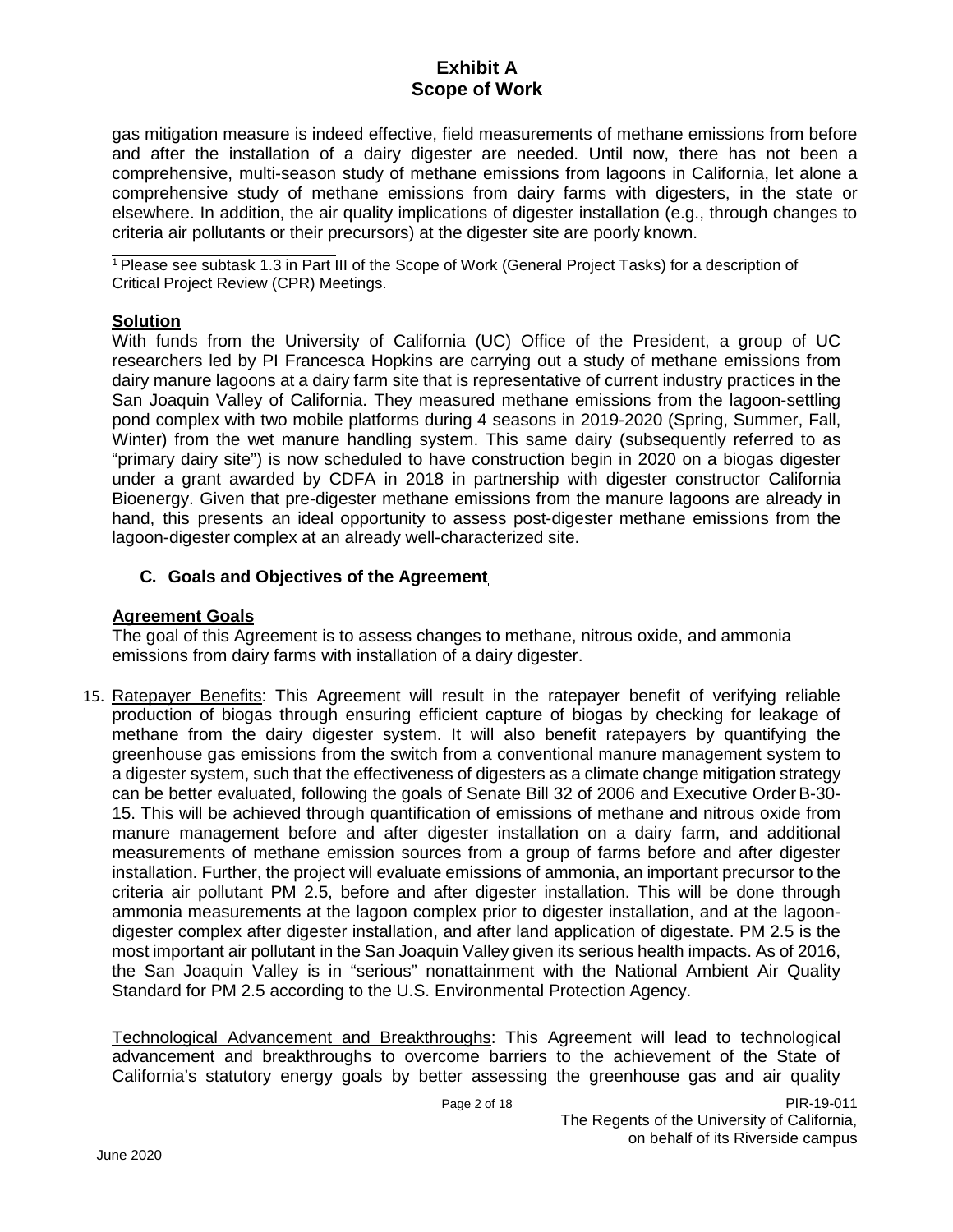implications of biogas production at dairy digesters. Specifically, the Recipient will provide a methodology by which changes to methane, nitrous oxide, and ammonia emissions can be quantified from on-farm measurements of manure management infrastructure, and an estimate of the impact of this mitigation measure on total greenhouse gas emissions from a dairy farm following digester installation in California.

### **Agreement Objectives**

The objectives of this Agreement are to:

- Measure methane, nitrous oxide, and ammonia emissions from the manure lagoon complex at a dairy farm after digester installation where seasonal methane emissions from the manure lagoon complex have already been estimated pre-digester.
- Conduct a spatial survey on public roads of at least 10 dairy farms with digesters funded in 2019 before and after digester installation to assess changes in the proportion of methane from enteric fermentation versus manure using the stable carbon isotope of methane.
- Document changes to manure management post-digester installation at the primary dairy, and compare them to pre-digester practices.
- Study potential soil ammonia and nitrous oxide emissions from land application of digestate using laboratory incubations, field flux measurements, and an ecosystem model.

### **III. TASK 1 GENERAL PROJECT TASKS**

### **PRODUCTS**

### **Subtask 1.1 Products**

The goal of this subtask is to establish the requirements for submitting project products (e.g., reports, summaries, plans, and presentation materials). Unless otherwise specified by the Commission Agreement Manager (CAM), the Recipient must deliver products as required below by the dates listed in the **Project Schedule (Part V).** Products that require a draft version are indicated by marking **"(draft and final)"** after the product name in the "Products" section of the task/subtask. If "(draft and final)" does not appear after the product name, only a final version of the product is required. With respect to due dates within this Scope of Work, **"days"** means working days.

### **The Recipient shall:**

For products that require a draft version, including the Final Report Outline and Final Report

- Submit all draft products to the CAM for review and comment in accordance with the Project Schedule (Part V). The CAM will provide written comments to the Recipient on the draft product within 15 days of receipt, unless otherwise specified in the task/subtask for which the product is required.
- Consider incorporating all CAM comments into the final product. If the Recipient disagrees with any comment, provide a written response explaining why the comment was not incorporated into the final product.
- Submit the revised product and responses to comments within 10 days of notice by the CAM, unless the CAM specifies a longer time period, or approves a request for additional time.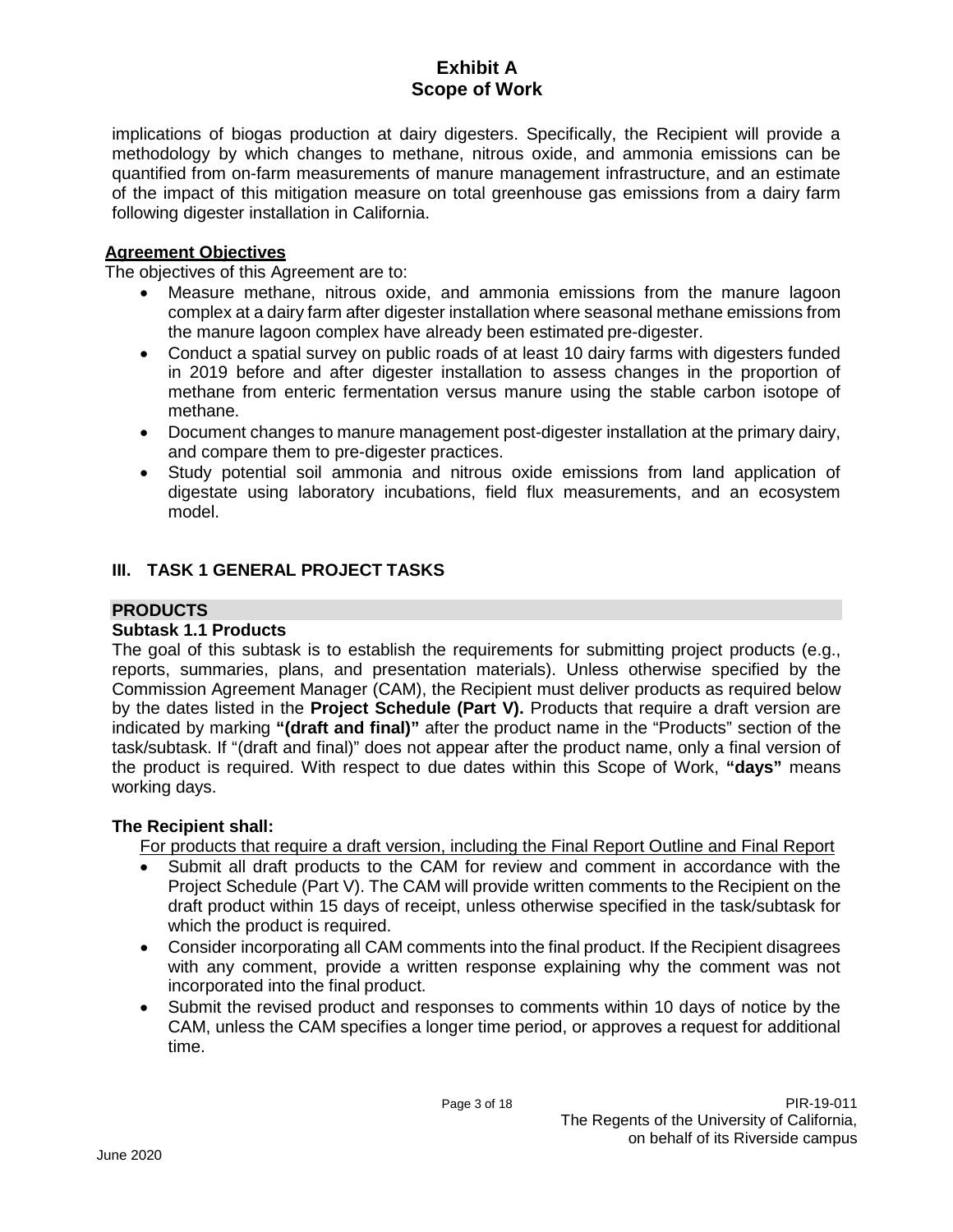For products that require a final version only

• Submit the product to the CAM for acceptance. The CAM may request minor revisions or explanations prior to acceptance.

#### For all products

• Submit all data and documents required as products in accordance with the following Instructions for Submitting Electronic Files and Developing Software:

#### o **Electronic File Format**

 Submit all data and documents required as products under this Agreement in an electronic file format that is fully editable and compatible with the Energy Commission's software and Microsoft (MS)-operating computing platforms, or with any other format approved by the CAM. Deliver an electronic copy of the full text of any Agreement data and documents in a format specified by the CAM, such as memory stick or CD-ROM.

The following describes the accepted formats for electronic data and documents provided to the Energy Commission as products under this Agreement, and establishes the software versions that will be required to review and approve all software products:

- Data sets will be in MS Access or MS Excel file format (version 2007 or later), or any other format approved by the CAM.
- Text documents will be in MS Word file format, version 2007 or later.
- Documents intended for public distribution will be in PDF file format.
- **The Recipient must also provide the native Microsoft file format.**
- Project management documents will be in Microsoft Project file format, version 2007 or later.

### o **Software Application Development**

Use the following standard Application Architecture components in compatible versions for any software application development required by this Agreement (e.g., databases, models, modeling tools), unless the CAM approves other software applications such as open source programs:

- Microsoft ASP.NET framework (version 3.5 and up). Recommend 4.0.
- Microsoft Internet Information Services (IIS), (version 6 and up) Recommend 7.5.
- Visual Studio.NET (version 2008 and up). Recommend 2010.
- C# Programming Language with Presentation (UI), Business Object and Data Layers.
- **SQL (Structured Query Language).**
- Microsoft SQL Server 2008, Stored Procedures. Recommend 2008 R2.
- Microsoft SQL Reporting Services. Recommend 2008 R2.
- XML (external interfaces).

Any exceptions to the Electronic File Format requirements above must be approved in writing by the CAM. The CAM will consult with the Energy Commission's Information Technology Services Branch to determine whether the exceptions are allowable.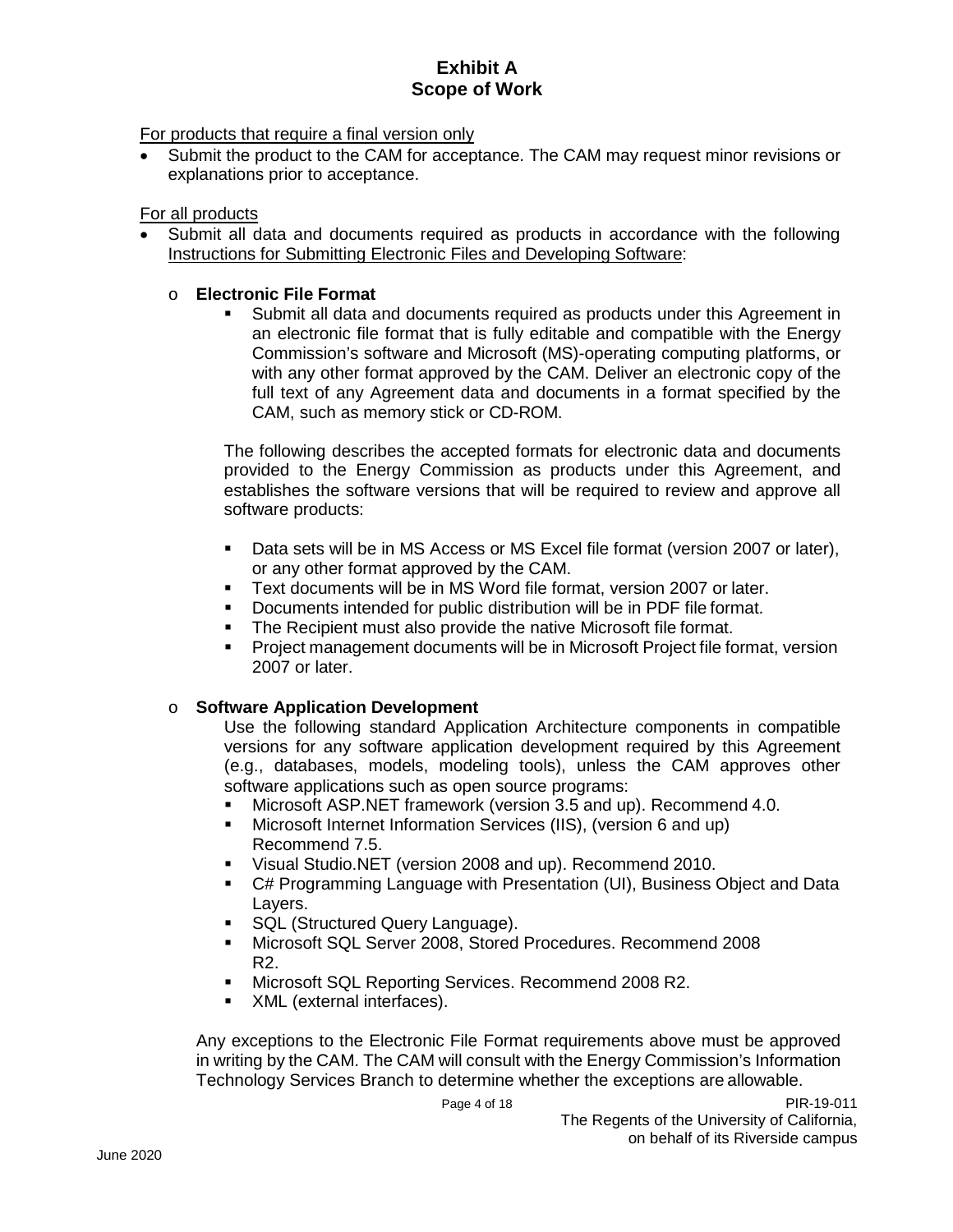### *MEETINGS*

#### **Subtask 1.2 Kick-off Meeting**

The goal of this subtask is to establish the lines of communication and procedures for implementing this Agreement.

#### **The Recipient shall:**

• Attend a "Kick-off" meeting with the CAM, the Commission Agreement Officer (CAO), and any other Energy Commission staff relevant to the Agreement. The Recipient will bring its Project Manager and any other individuals designated by the CAM to this meeting. The administrative and technical aspects of the Agreement will be discussed at the meeting. Prior to the meeting, the CAM will provide an agenda to all potential meeting participants. The meeting may take place in person or by electronic conferencing (e.g., WebEx), with approval of the CAM.

The administrative portion of the meeting will include discussion of the following:

- o Terms and conditions of the Agreement;
- o Administrative products (subtask 1.1);
- o CPR meetings (subtask 1.3);
- o Match fund documentation (subtask 1.7);
- o Permit documentation (subtask 1.8);
- o Subcontracts (subtask 1.9); and
- o Any other relevant topics.

The technical portion of the meeting will include discussion of the following:

- o The CAM's expectations for accomplishing tasks described in the Scope ofWork;
- o An updated Project Schedule;
- o Technical products (subtask 1.1);
- o Progress reports and invoices (subtask 1.5);
- o Final Report (subtask 1.6);
- o Technical Advisory Committee meetings (subtasks 1.10 and 1.11); and
- o Any other relevant topics.
- Provide an *Updated Project Schedule, List of Match Funds,* and *List of Permits*, as needed to reflect any changes in the documents.

#### **The CAM shall:**

- Designate the date and location of the meeting.
- Send the Recipient a *Kick-off Meeting Agenda*.

#### **Recipient Products:**

- Updated Project Schedule *(if applicable)*
- Updated List of Match Funds *(if applicable)*
- Updated List of Permits *(if applicable)*

#### **CAM Product:**

• Kick-off Meeting Agenda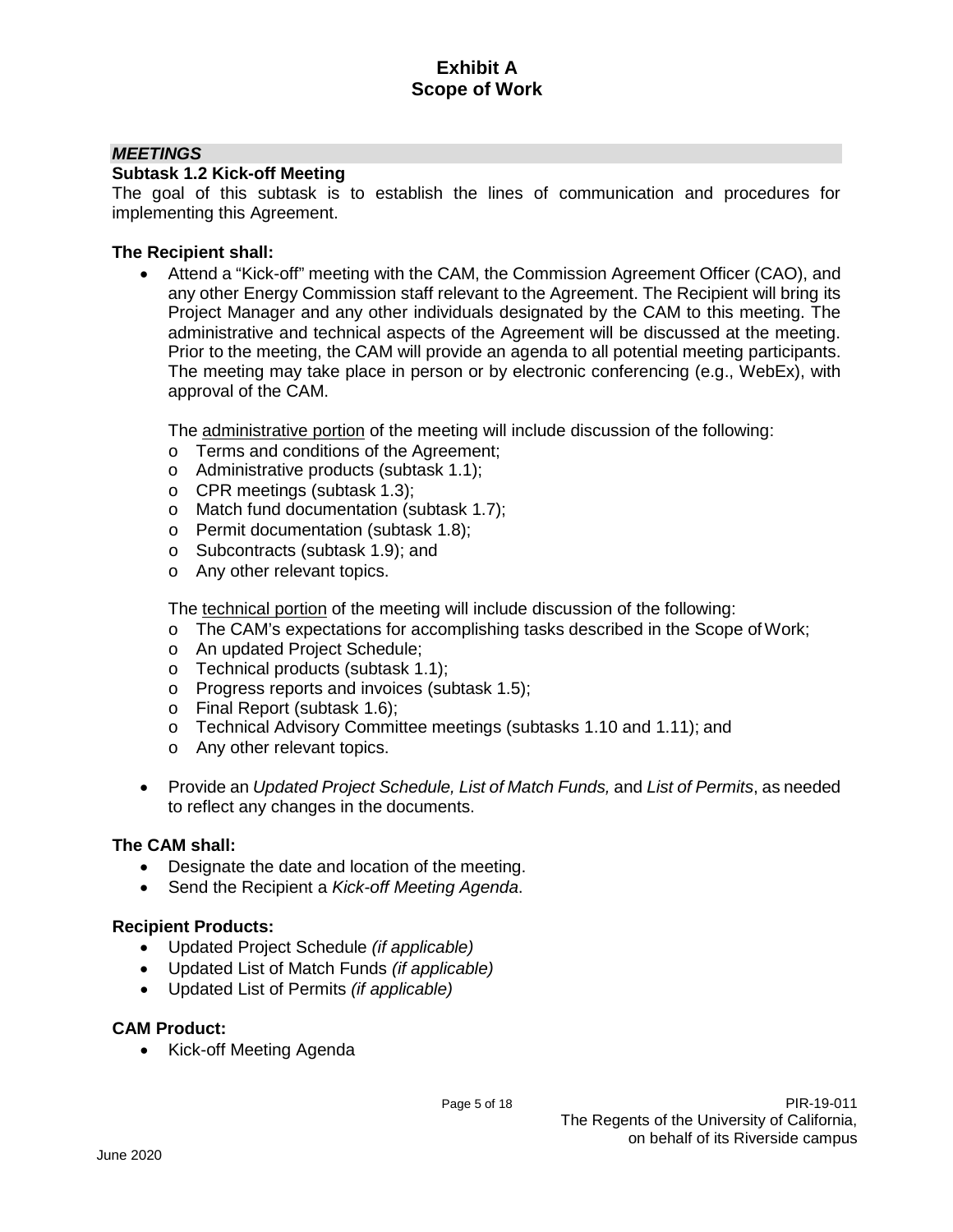### **Subtask 1.3 Critical Project Review (CPR) Meetings**

The goal of this subtask is to determine if the project should continue to receive Energy Commission funding, and if so whether any modifications must be made to the tasks, products, schedule, or budget. CPR meetings provide the opportunity for frank discussions between the Energy Commission and the Recipient. As determined by the CAM, discussions may include project status, challenges, successes, advisory group findings and recommendations, final report preparation, and progress on technical transfer and production readiness activities (if applicable). Participants will include the CAM and the Recipient, and may include the CAO and any other individuals selected by the CAM to provide support to the Energy Commission.

CPR meetings generally take place at key, predetermined points in the Agreement, as determined by the CAM and as shown in the Task List on page 1 of this Exhibit. However, the CAM may schedule additional CPR meetings as necessary. The budget will be reallocated to cover the additional costs borne by the Recipient, but the overall Agreement amount will not increase. CPR meetings generally take place at the Energy Commission, but they may take place at another location, or may be conducted via electronic conferencing (e.g., WebEx) as determined by the CAM.

### **The Recipient shall:**

- Prepare a *CPR Report* for each CPR meeting that: (1) discusses the progress of the Agreement toward achieving its goals and objectives; and (2) includes recommendations and conclusions regarding continued work on the project.
- Submit the CPR Report along with any other *Task Products* that correspond to the technical task for which the CPR meeting is required (i.e., if a CPR meeting is required for Task 2, submit the Task 2 products along with the CPR Report).
- Attend the CPR meeting.
- Present the CPR Report and any other required information at each CPRmeeting.

### **The CAM shall:**

- Determine the location, date, and time of each CPR meeting with the Recipient's input.
- Send the Recipient a *CPR Agenda* and a *List of Expected CPR Participants* in advance of the CPR meeting. If applicable, the agenda will include a discussion of match funding and permits.
- Conduct and make a record of each CPR meeting. Provide the Recipient with a *Schedule for Providing a Progress Determination* on continuation of the project.
- Determine whether to continue the project, and if so whether modifications are neededto the tasks, schedule, products, or budget for the remainder of the Agreement. If the CAM concludes that satisfactory progress is not being made, this conclusion will be referred to the Deputy Director of the Energy Research and Development Division.
- Provide the Recipient with a *Progress Determination* on continuation of the project, in accordance with the schedule. The Progress Determination may include a requirement that the Recipient revise one or more products.

### **Recipient Products:**

- CPR Report(s)
- Task Products (draft and/or final as specified in the task)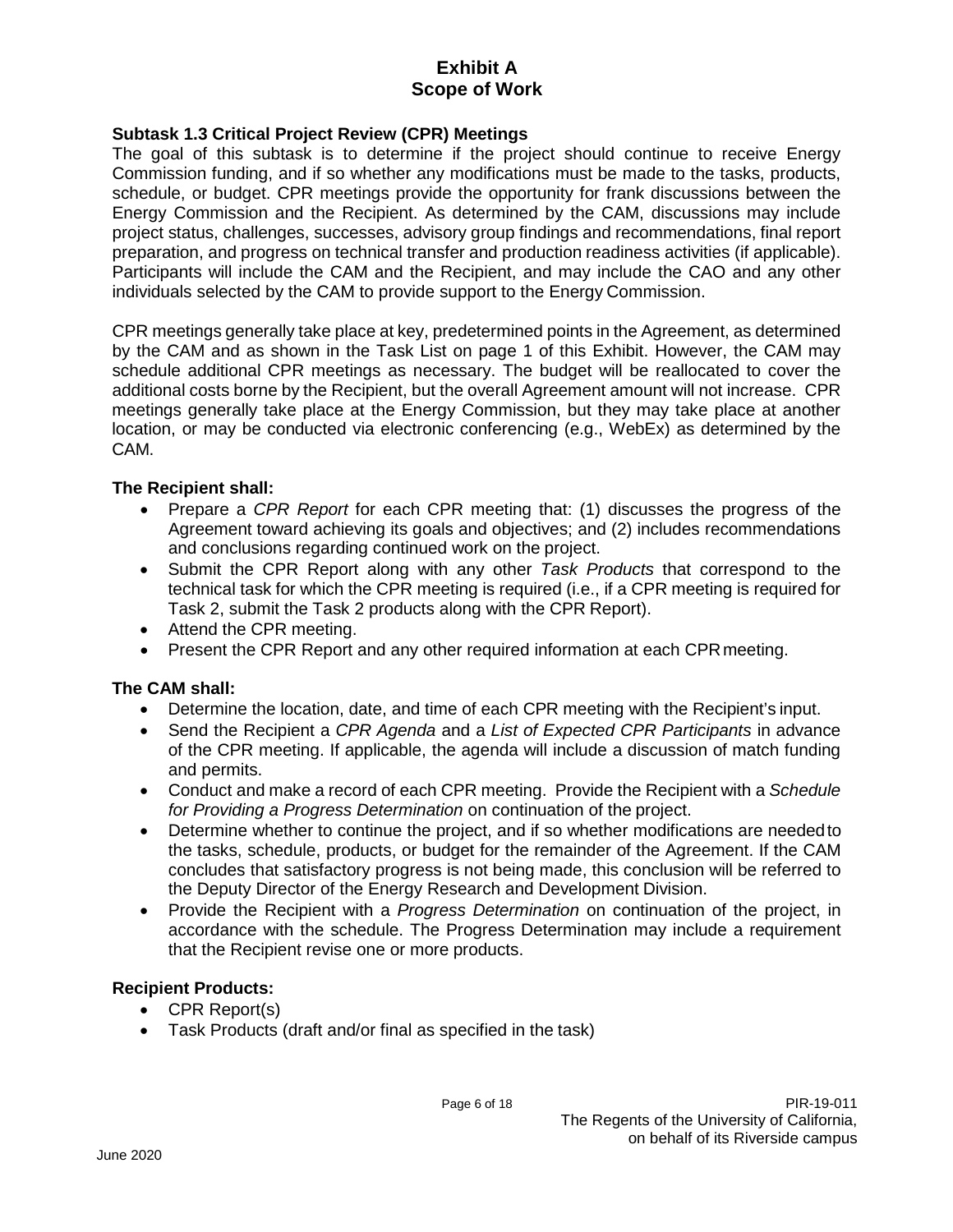### **CAM Products:**

- CPR Agenda
- List of Expected CPR Participants
- Schedule for Providing a Progress Determination
- Progress Determination

### **Subtask 1.4 Final Meeting**

The goal of this subtask is to complete the closeout of this Agreement.

#### **The Recipient shall:**

• Meet with Energy Commission staff to present project findings, conclusions, and recommendations. The final meeting must be completed during the closeout of this Agreement. This meeting will be attended by the Recipient and CAM, at a minimum. The meeting may occur in person or by electronic conferencing (e.g., WebEx), with approval of the CAM.

The technical and administrative aspects of Agreement closeout will be discussed at the meeting, which may be divided into two separate meetings at the CAM's discretion.

- o The technical portion of the meeting will involve the presentation of findings, conclusions, and recommended next steps (if any) for the Agreement. The CAM will determine the appropriate meeting participants.
- $\circ$  The administrative portion of the meeting will involve a discussion with the CAM and the CAO of the following Agreement closeout items:
	- Disposition of any state-owned equipment.
	- Need to file a Uniform Commercial Code Financing Statement (Form UCC-1) regarding the Energy Commission's interest in patented technology.
	- The Energy Commission's request for specific "generated" data (not already provided in Agreement products).
	- Need to document the Recipient's disclosure of "subject inventions" developed under the Agreement.
	- "Surviving" Agreement provisions such as repayment provisions and confidential products.
	- Final invoicing and release of retention.
- Prepare a *Final Meeting Agreement Summary* that documents any agreement made between the Recipient and Commission staff during the meeting.
- Prepare a *Schedule for Completing Agreement Closeout Activities*.
- Provide *All Draft and Final Written Products* on a CD-ROM or USB memory stick, organized by the tasks in the Agreement.

#### **Products:**

- Final Meeting Agreement Summary *(if applicable)*
- Schedule for Completing Agreement Closeout Activities
- All Draft and Final Written Products

#### *REPORTS AND INVOICES*

#### **Subtask 1.5 Progress Reports and Invoices**

The goals of this subtask are to: (1) periodically verify that satisfactory and continued progress is made towards achieving the project objectives of this Agreement; and (2) ensure that invoices contain all required information and are submitted in the appropriate format.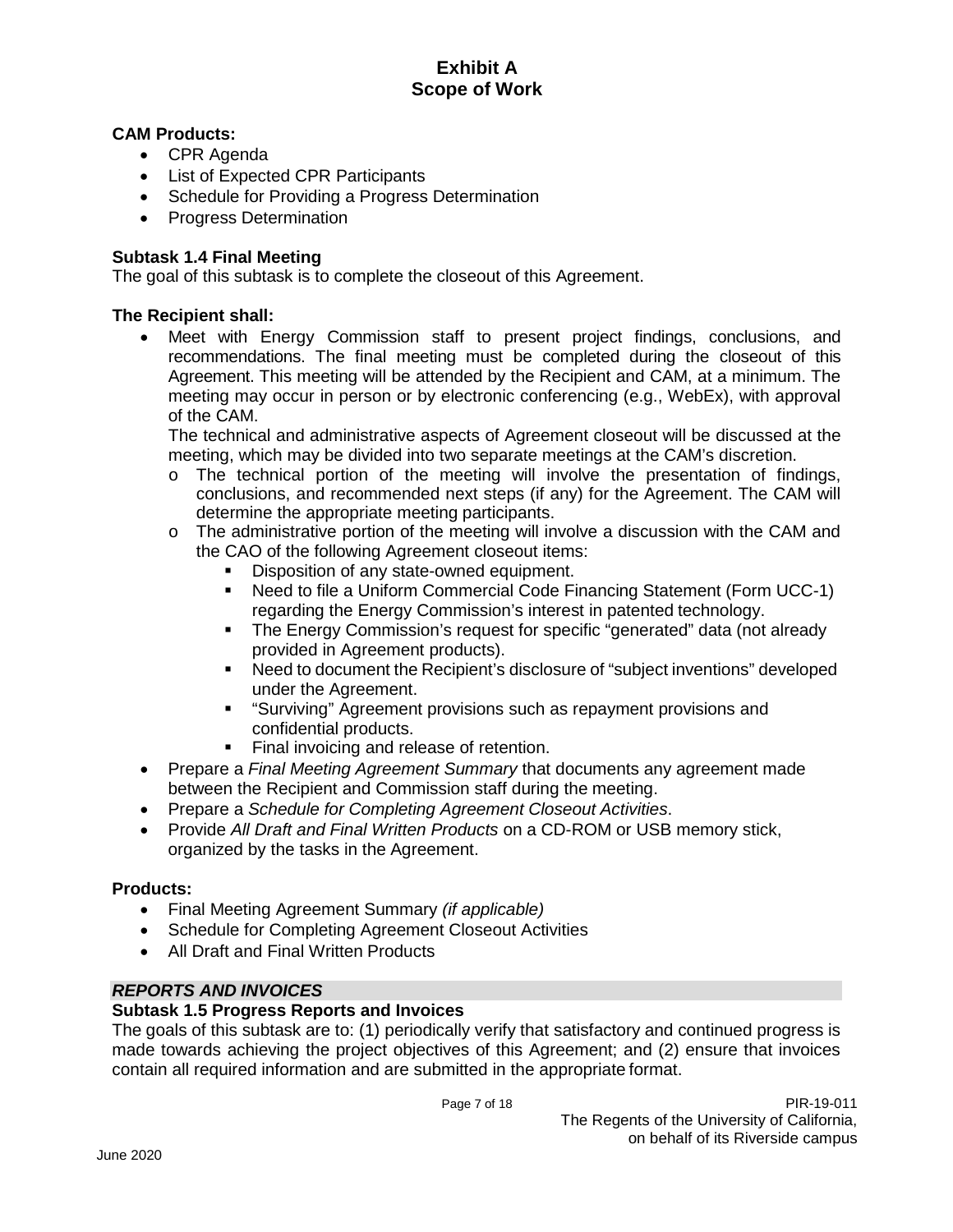### **The Recipient shall:**

- Submit a monthly *Progress Report* to the CAM. Each progress report must:
	- o Summarize progress made on all Agreement activities as specified in the scope of work for the preceding month, including accomplishments, problems, milestones, products, schedule, fiscal status, and an assessment of the ability to complete the Agreement within the current budget and any anticipated cost overruns. See the Progress Report Format Attachment for the recommended specifications.
- Submit a monthly or quarterly *Invoice* that follows the instructions in the "Payment of Funds" section of the terms and conditions, including a financial report on Match Fund and in-state expenditures.

#### **Products:**

- Progress Reports
- **Invoices**

### **Subtask 1.6 Final Report**

The goal of this subtask is to prepare a comprehensive Final Report that describes the original purpose, approach, results, and conclusions of the work performed under this Agreement. The CAM will review the Final Report, which will be due at least **two months** before the Agreement end date. When creating the Final Report Outline and the Final Report, the Recipient must use the Style Manual provided by the CAM.

#### **Subtask 1.6.1 Final Report Outline**

#### **The Recipient shall:**

• Prepare a *Final Report Outline* in accordance with the *Style Manual* provided by the CAM. *(See Task 1.1 for requirements for draft and final products.)*

#### **Recipient Products:**

• Final Report Outline (draft and final)

#### **CAM Product:**

- Style Manual
- Comments on Draft Final Report Outline
- Acceptance of Final Report Outline
- •

#### **Subtask 1.6.2 Final Report**

#### **The Recipient shall:**

- Prepare a *Final Report* for this Agreement in accordance with the approved Final Report Outline, Style Manual, and Final Report Template provided by the CAM with the following considerations:
	- $\circ$  Ensure that the report includes the following items, in the following order:
		- Cover page (**required**)
		- Credits page on the reverse side of cover with legal disclaimer (**required**)
		- Acknowledgements page (optional)
		- Preface (**required**)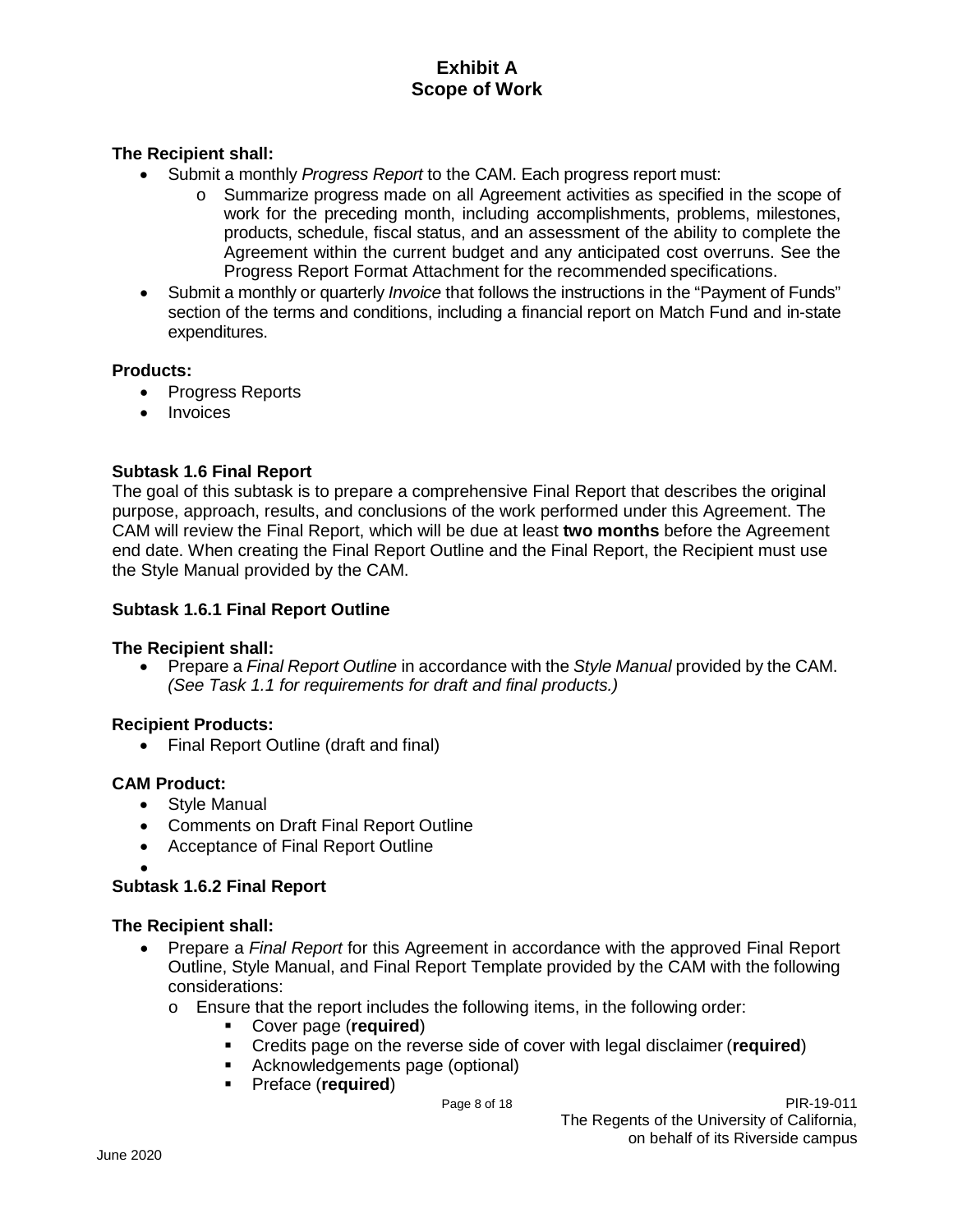- Abstract, keywords, and citation page (**required**)
- Table of Contents (**required**, followed by List of Figures and List of Tables, if needed)
- **Executive summary (required)**
- Body of the report (**required**)
- References (if applicable)
- Glossary/Acronyms (If more than 10 acronyms or abbreviations are used, it is required.)
- Bibliography (if applicable)
- Appendices (if applicable) (Create a separate volume if very large.)
- Attachments (if applicable)
- o Ensure that the document is written in the third person.
- o Ensure that the Executive Summary is understandable to the lay public.
	- Briefly summarize the completed work. Succinctly describe the project results and whether or not the project goals were accomplished.
	- I dentify which specific ratepayers can benefit from the project results and how they can achieve the benefits.
	- If it's necessary to use a technical term in the Executive Summary, provide a brief definition or explanation when the technical term is first used.
- o Follow the Style Guide format requirements for headings, figures/tables, citations, and acronyms/abbreviations.
- o Ensure that the document omits subjective comments and opinions. However, recommendations in the conclusion of the report are allowed.
- o Include a brief description of the project results in the Abstract.
- Submit a draft of the report to the CAM for review and comment. The CAM will provide written comments to the Recipient on the draft product within 15 days of receipt
- Consider incorporating all CAM comments into the Final Report. If the Recipient disagrees with any comment, provide a written response explaining why the comment was not incorporated into the final product
- Submit the revised Final Report and responses to comments within 10 days of notice by the CAM, unless the CAM specifies a longer time period or approves a request for additional time.
- Submit one bound copy of the *Final Report* to the CAM along with *Written Responses to Comments on the Draft Final Report*.

### **Products**:

- Final Report (draft and final)
- Written Responses to Comments on the Draft Final Report

### **CAM Product:**

• Written Comments on the Draft Final Report

## *MATCH FUNDS, PERMITS, AND SUBCONTRACTS*

### **Subtask 1.7 Match Funds**

The goal of this subtask is to ensure that the Recipient obtains any match funds planned for this Agreement and applies them to the Agreement during the Agreement term.

While the costs to obtain and document match funds are not reimbursable under this Agreement,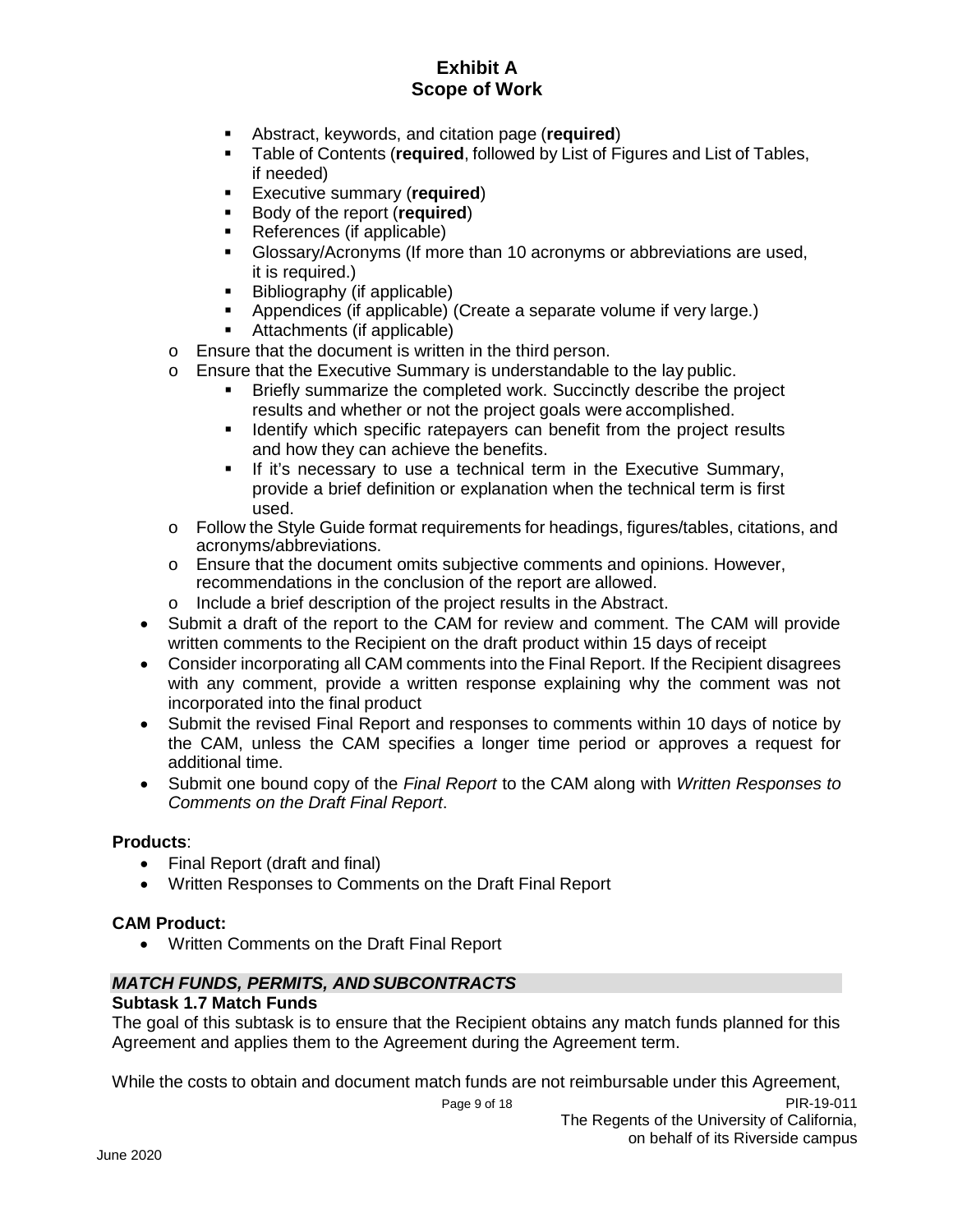the Recipient may spend match funds for this task. The Recipient may only spend match funds during the Agreement term, either concurrently or prior to the use of Energy Commission funds. Match funds must be identified in writing, and the Recipient must obtain any associated commitments before incurring any costs for which the Recipient will requestreimbursement.

### **The Recipient shall:**

• Prepare a *Match Funds Status Letter* that documents the match funds committed to this Agreement. If no match funds were part of the proposal that led to the Energy Commission awarding this Agreement and none have been identified at the time this Agreement starts, then state this in the letter.

If match funds were a part of the proposal that led to the Energy Commission awarding this Agreement, then provide in the letter:

- o A list of the match funds that identifies:
	- The amount of cash match funds, their source(s) (including a contact name, address, and telephone number), and the task(s) to which the match funds will be applied.

The amount of each in-kind contribution, a description of the contribution type (e.g., property, services), the documented market or book value, the source (including a contact name, address, and telephone number), and the task(s) to which the match funds will be applied. If the in-kind contribution is equipment or other tangible or real property, the Recipient must identify its owner and provide a contact name, address, telephone number, and the address where the property is located.

- **If different from the solicitation application, provide a letter of commitment from** an authorized representative of each source of match funding that the funds or contributions have been secured.
- At the Kick-off meeting, discuss match funds and the impact on the project if they are significantly reduced or not obtained as committed. If applicable, match funds will be included as a line item in the progress reports and will be a topic at CPRmeetings.
- Provide a *Supplemental Match Funds Notification Letter* to the CAM of receipt of additional match funds.
- Provide a *Match Funds Reduction Notification Letter* to the CAM if existing match funds are reduced during the course of the Agreement. Reduction of match funds may triggera CPR meeting.

### **Products:**

- Match Funds Status Letter
- Supplemental Match Funds Notification Letter *(if applicable)*
- Match Funds Reduction Notification Letter *(if applicable)*

### **Subtask 1.8 Permits**

The goal of this subtask is to obtain all permits required for work completed under this Agreement in advance of the date they are needed to keep the Agreement schedule on track. Permit costs and the expenses associated with obtaining permits are not reimbursable under this Agreement, with the exception of costs incurred by University of California recipients. Permits must be identified and obtained before the Recipient may incur any costs related to the use of the permit(s) for which the Recipient will request reimbursement.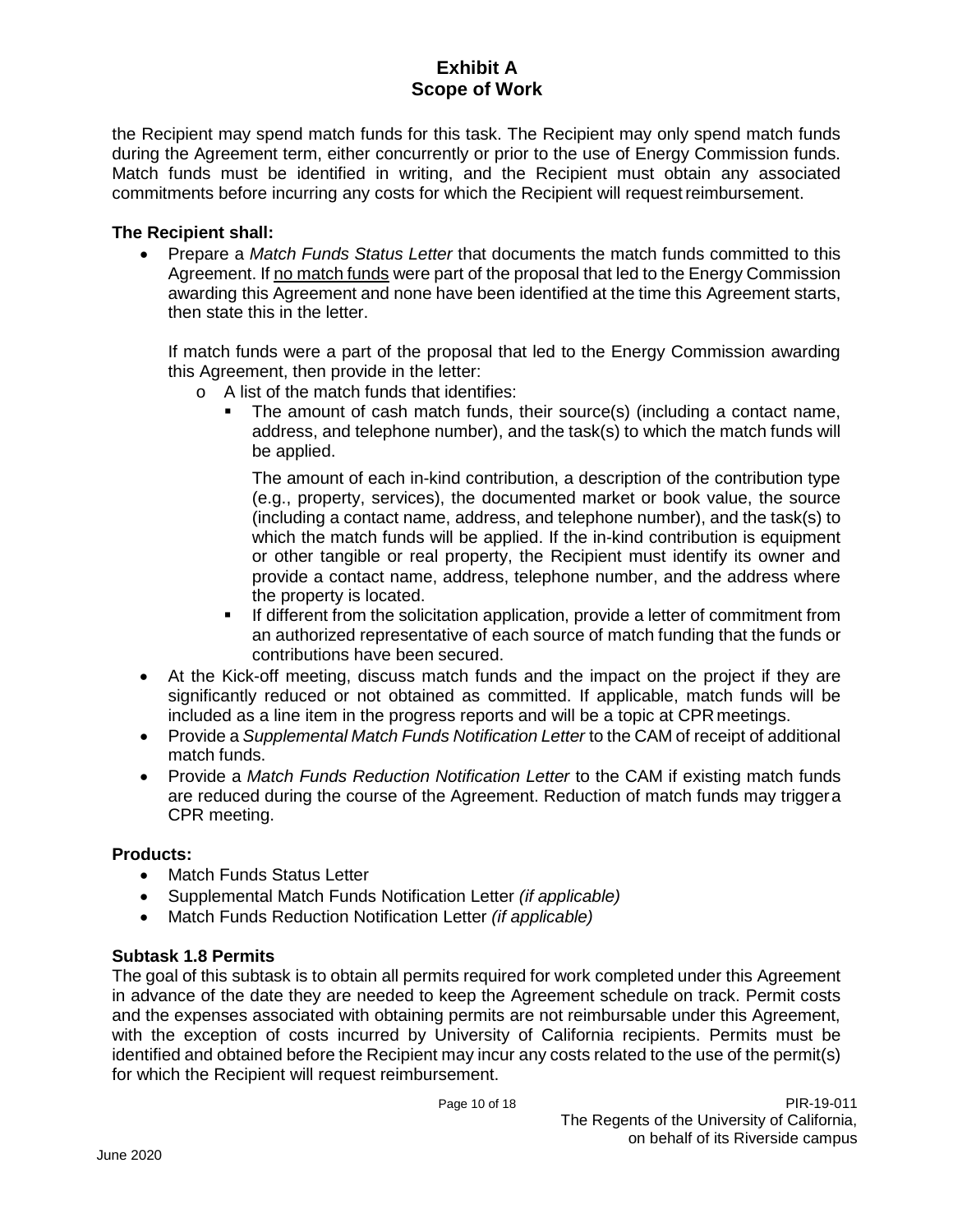### **The Recipient shall:**

- Prepare a *Permit Status Letter* that documents the permits required to conduct this Agreement. If no permits are required at the start of this Agreement, then state this in the letter. If permits will be required during the course of the Agreement, provide in theletter:
	- $\circ$  A list of the permits that identifies: (1) the type of permit; and (2) the name, address, and telephone number of the permitting jurisdictions or lead agencies.
	- o The schedule the Recipient will follow in applying for and obtaining the permits.

The list of permits and the schedule for obtaining them will be discussed at the Kick-off meeting (subtask 1.2), and a timetable for submitting the updated list, schedule, and copies of the permits will be developed. The impact on the project if the permits are not obtained in a timely fashion or are denied will also be discussed. If applicable, permits will be included as a line item in progress reports and will be a topic at CPR meetings.

- If during the course of the Agreement additional permits become necessary, then provide the CAM with an *Updated List of Permits* (including the appropriate information on each permit) and an *Updated Schedule for Acquiring Permits*.
- Send the CAM a *Copy of Each Approved Permit*.
- If during the course of the Agreement permits are not obtained on time or are denied, notify the CAM within 5 days. Either of these events may trigger a CPR meeting.

#### **Products:**

- Permit Status Letter
- Updated List of Permits *(if applicable)*
- Updated Schedule for Acquiring Permits *(if applicable)*
- Copy of Each Approved Permit *(if applicable)*

#### **Subtask 1.9 Subcontracts**

The goals of this subtask are to: (1) procure subcontracts required to carry out the tasks under this Agreement; and (2) ensure that the subcontracts are consistent with the terms and conditions of this Agreement.

#### **The Recipient shall:**

- Manage and coordinate subcontractor activities in accordance with the requirements of this Agreement.
- Incorporate this Agreement by reference into each subcontract.
- Include any required Energy Commission flow-down provisions in each subcontract, in addition to a statement that the terms of this Agreement will prevail if they conflict with the subcontract terms.
- If required by the CAM, submit a draft of each *Subcontract* required to conduct the work under this Agreement.
- Submit a final copy of the executed subcontract.
- Notify and receive written approval from the CAM prior to adding any newsubcontractors (see the discussion of subcontractor additions in the terms and conditions).

#### **Products:**

• Subcontracts *(draft if required by the CAM)*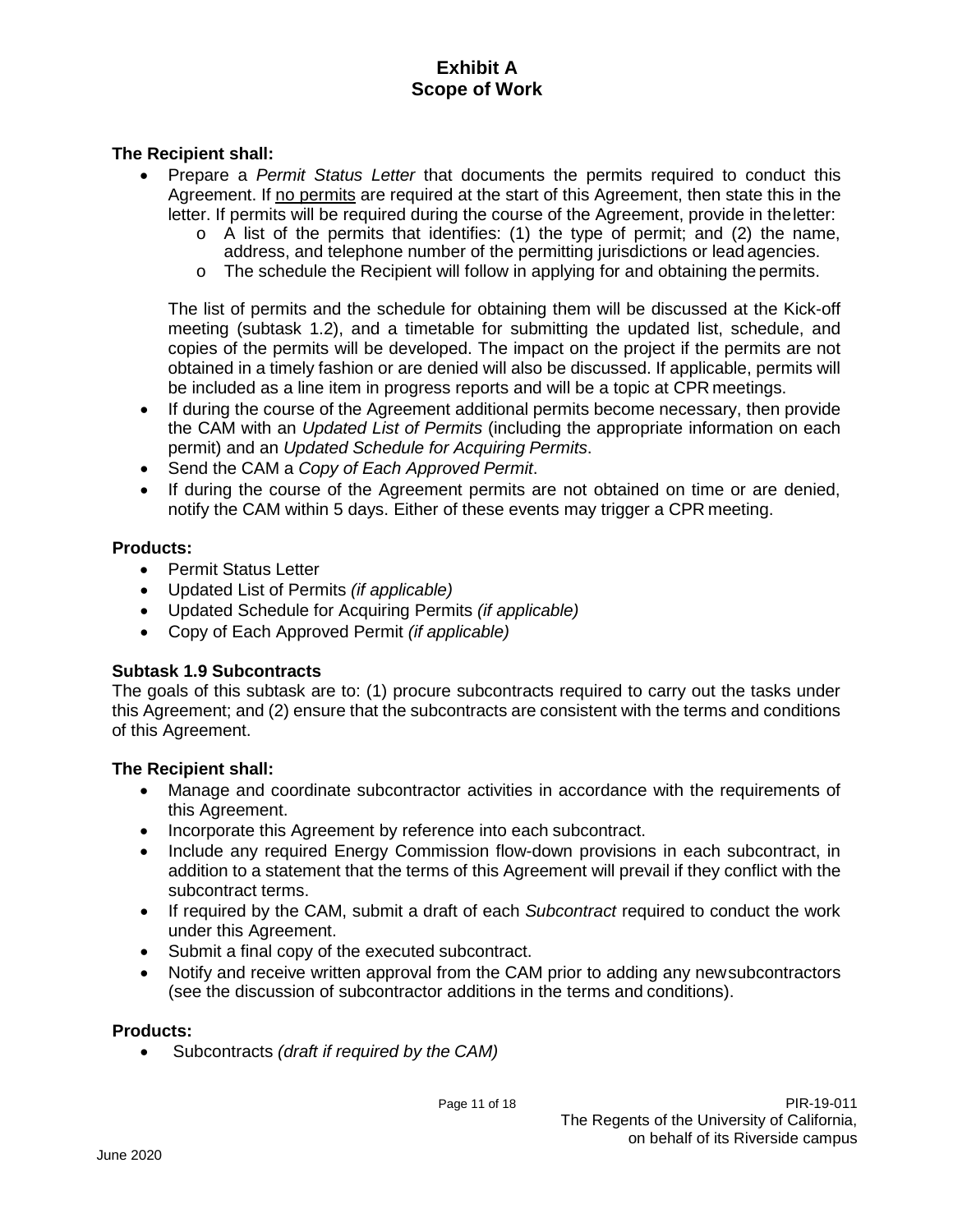### *TECHNICAL ADVISORY COMMITTEE*

#### **Subtask 1.10 Technical Advisory Committee (TAC)**

The goal of this subtask is to create an advisory committee for this Agreement. The TAC should be composed of diverse professionals. The composition will vary depending on interest, availability, and need. TAC members will serve at the CAM's discretion. The purpose of the TAC is to:

- Provide guidance in project direction. The guidance may include scope and methodologies, timing, and coordination with other projects. The guidance may be based on:
	- o Technical area expertise;
	- o Knowledge of market applications; or
	- o Linkages between the agreement work and other past, present, or future projects (both public and private sectors) that TAC members are aware of in a particular area.
- Review products and provide recommendations for needed product adjustments, refinements, or enhancements.
- Evaluate the tangible benefits of the project to the state of California, and provide recommendations as needed to enhance the benefits.
- Provide recommendations regarding information dissemination, market pathways, or commercialization strategies relevant to the project products.

The TAC may be composed of qualified professionals spanning the following types of disciplines:

- Researchers knowledgeable about the project subject matter;
- Members of trades that will apply the results of the project (e.g., designers, engineers, architects, contractors, and trade representatives);
- Public interest market transformation implementers;
- Product developers relevant to the project;
- U.S. Department of Energy research managers, or experts from other federal or state agencies relevant to the project;
- Public interest environmental groups;
- Utility representatives;
- Air district staff; and
- Members of relevant technical society committees.

### **The Recipient shall:**

- Prepare a *List of Potential TAC Members* that includes the names, companies, physical and electronic addresses, and phone numbers of potential members. The list will be discussed at the Kick-off meeting, and a schedule for recruiting members and holding the first TAC meeting will be developed.
- Recruit TAC members. Ensure that each individual understands member obligations and the TAC meeting schedule developed in subtask 1.11.
- Prepare a *List of TAC Members* once all TAC members have committed to serving on the TAC.
- Submit *Documentation of TAC Member Commitment* (such as Letters of Acceptance) from each TAC member.

### **Products:**

- List of Potential TAC Members
- List of TAC Members
- Documentation of TAC Member Commitment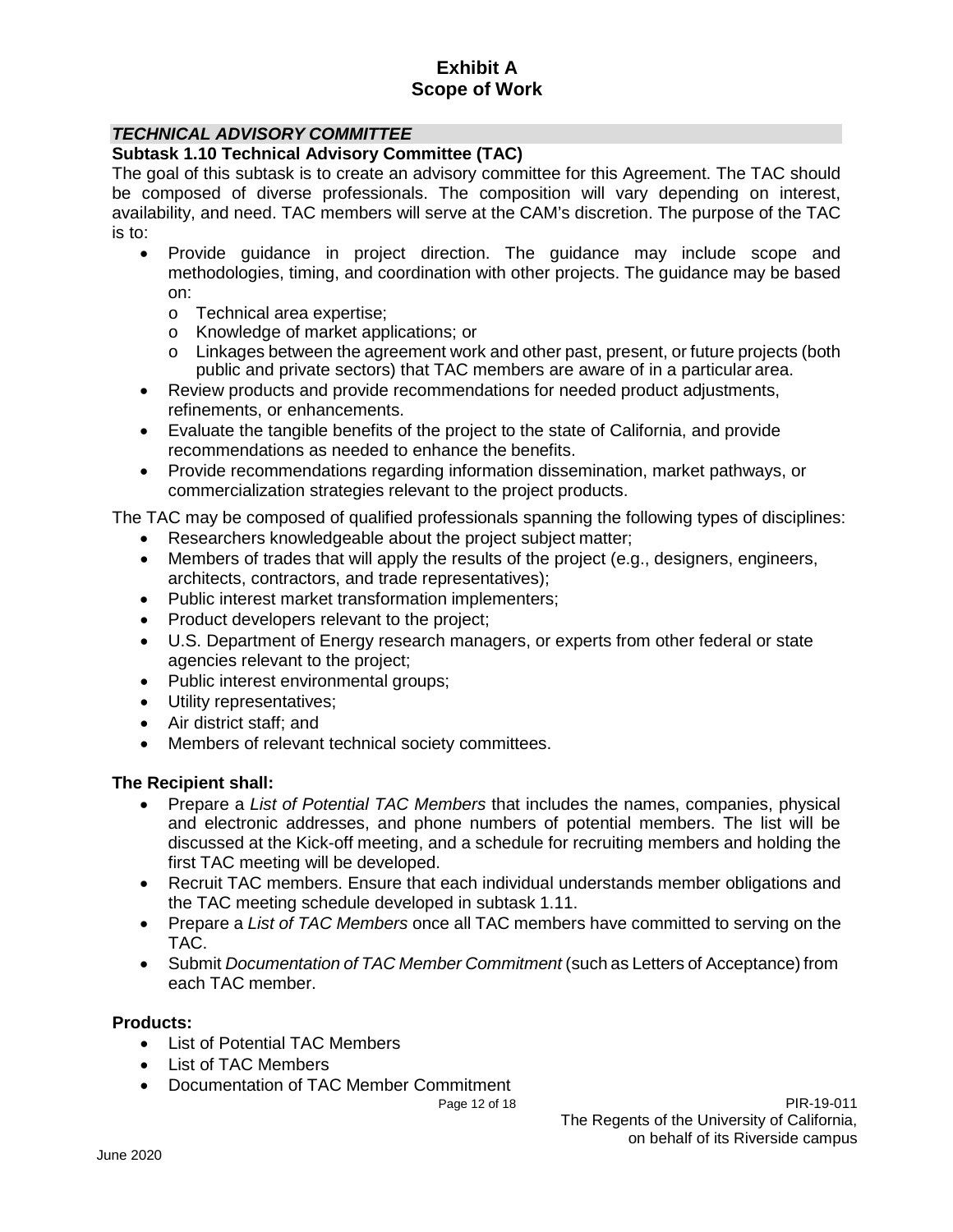### **Subtask 1.11 TAC Meetings**

The goal of this subtask is for the TAC to provide strategic guidance for the project by participating in regular meetings, which may be held via teleconference.

#### **The Recipient shall:**

- Discuss the TAC meeting schedule with the CAM at the Kick-off meeting. Determine the number and location of meetings (in-person and via teleconference) in consultation with the CAM.
- Prepare a *TAC Meeting Schedule* that will be presented to the TAC members during recruiting. Revise the schedule after the first TAC meeting to incorporate meeting comments.
- Prepare a *TAC Meeting Agenda* and *TAC Meeting Back-up Materials* for each TAC meeting.
- Organize and lead TAC meetings in accordance with the TAC Meeting Schedule. Changes to the schedule must be pre-approved in writing by the CAM.
- Prepare *TAC Meeting Summaries* that include any recommended resolutions of major TAC issues.

#### **The TAC shall:**

- Help set the project team's goals and contribute to the development and evaluation of its statement of proposed objectives as the project evolves.
- Provide a credible and objective sounding board on the wide range of technical and financial barriers and opportunities.
- Help identify key areas where the project has a competitive advantage, value proposition, or strength upon which to build.
- Advocate on behalf of the project in its effort to build partnerships, governmental support and relationships with a national spectrum of influential leaders.
- Ask probing questions that insure a long-term perspective on decision-making and progress toward the project's strategic goals.

#### **Products:**

- TAC Meeting Schedule (draft and final)
- TAC Meeting Agendas (draft and final)
- TAC Meeting Back-up Materials
- TAC Meeting Summaries

### **IV. TECHNICAL TASKS**

#### **TASK 2 LAGOON MEASUREMENT AND EMISSION MODELING POST-DIGESTER**

The goal of this task is to estimate emissions of methane, nitrous oxide, and ammonia from the digester-lagoon complex after digester installation on the dairy site and compare them to emissions from the manure lagoon complex before digester installation.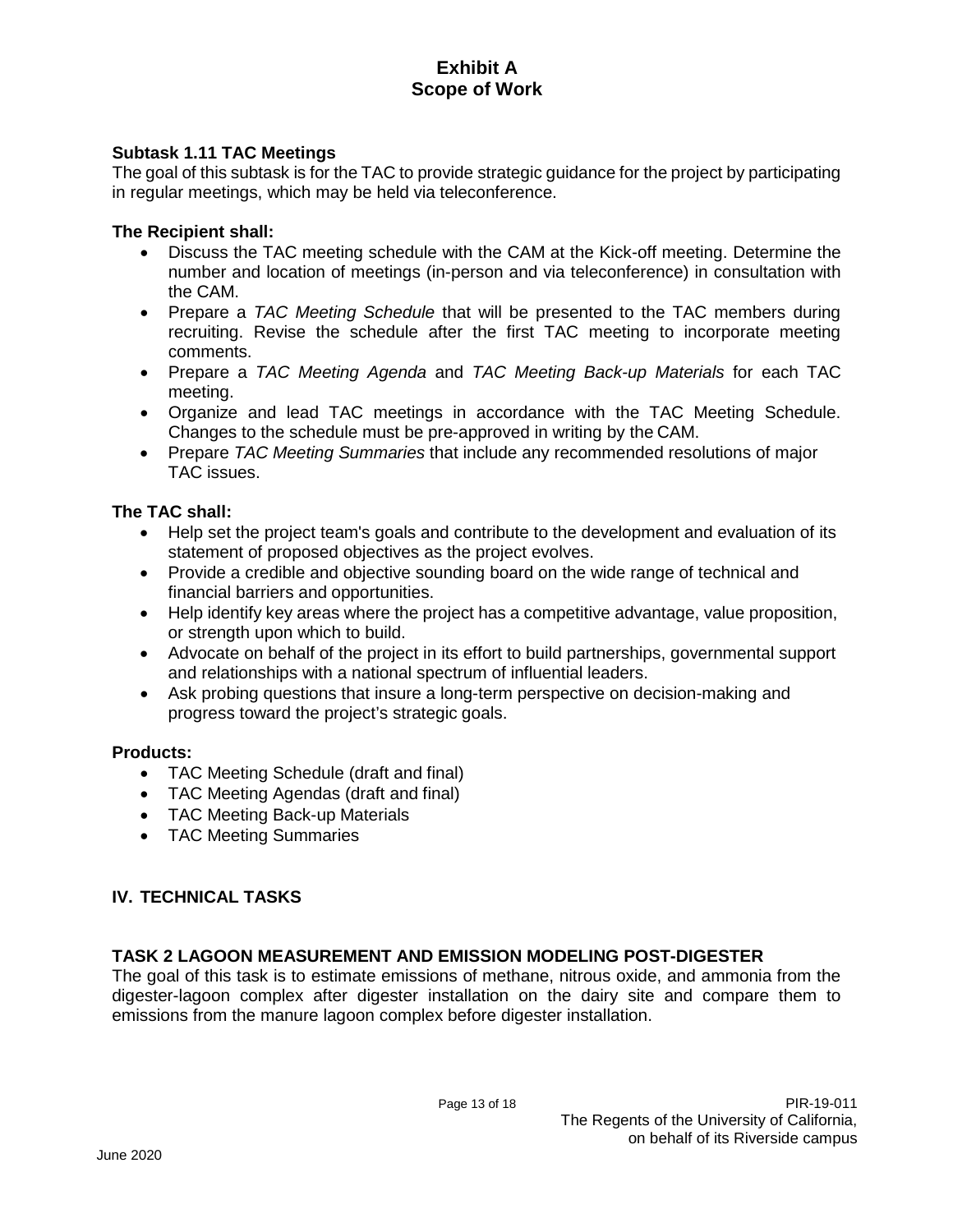### **The Recipient shall:**

- Prepare a *Methane Emissions Testing Report* in accordance with the following activities:
	- o Measure methane mixing ratios at three heights near the digester-lagoon complex with the Mobile Plume Integrator (MPI) system for four seasons following digester installation at the primary dairy study site (UC Davis, Co-PI Marc Fischer).
	- o Estimate methane emissions with associated uncertainties from MPI data using coincident wind observations made during 4 field sampling campaigns .(Spring, Summer, Fall, Winter).
	- $\circ$  Use sonic anemometers to measure three-dimensional (3D) winds at  $\sim$ 2 m and 10 m during field campaign periods at the primary dairy during mobile measurement periods.
- Prepare *Nitrous Oxide and Ammonia Emissions Testing Report* in accordance with the following activities:
	- o Measure methane, nitrous oxide, and ammonia mixing ratios near the digesterlagoon complex for four seasons .(Spring, Summer, Fall, Winter) prior to and following digester installation at the primary dairy study site using the UC Riverside Laboratory for Isotope Measurements in the Environment/Analysis Vehicle for Onroad Capture of Atmospheric Data and Observations (UCR LIME/AVOCADO).
	- o Use state-of-the-art dispersion modeling, with meteorological inputs, to calculate emissions of methane, nitrous oxide, and ammonia and the associated uncertainties using UCR LIME/AVOCADO data for 4 field sampling campaigns.
	- o Compare emissions estimates, derived from the two platforms, before and after digester installation to determine net effect of digester installation on emissions of methane, nitrous oxide, and ammonia from the lagoon-digester complex.
- Prepare a *CPR Report #1* in accordance with subtask 1.3.

#### **Products:**

- Methane Emissions Testing Report (Draft and Final)
- Nitrous Oxide and Ammonia Emissions Testing Report (Draft and Final)
- CPR Report #1

### **TASK 3 PUBLIC ROAD SURVEY OF METHANE STABLE ISOTOPE RATIO PRE- AND POST-DIGESTER**

The goal of this task is to evaluate changes to the ratio of manure-derived methane emissions to enteric fermentation-derived methane emissions from downwind public road surveys of dairies before and after digester installation using the stable carbon isotope ratio of methane. Because a dairy digester should only reduce methane emissions from manure management, with no impact to methane emissions from enteric fermentation, we anticipate the ratio of manure to enteric methane emissions to drop from 1.2 to 0.4 with addition of a digester. A change of this magnitude will manifest as a 2.7% reduction in the stable carbon isotope ratio of methane.

#### **The Recipient shall:**

- Prepare *Report On Quantification Of Manure Deposition And Waste Stream Chemistry Analysis* in accordance with the following activities:
	- o Measure methane mixing ratios and stable carbon isotope ratios from public roads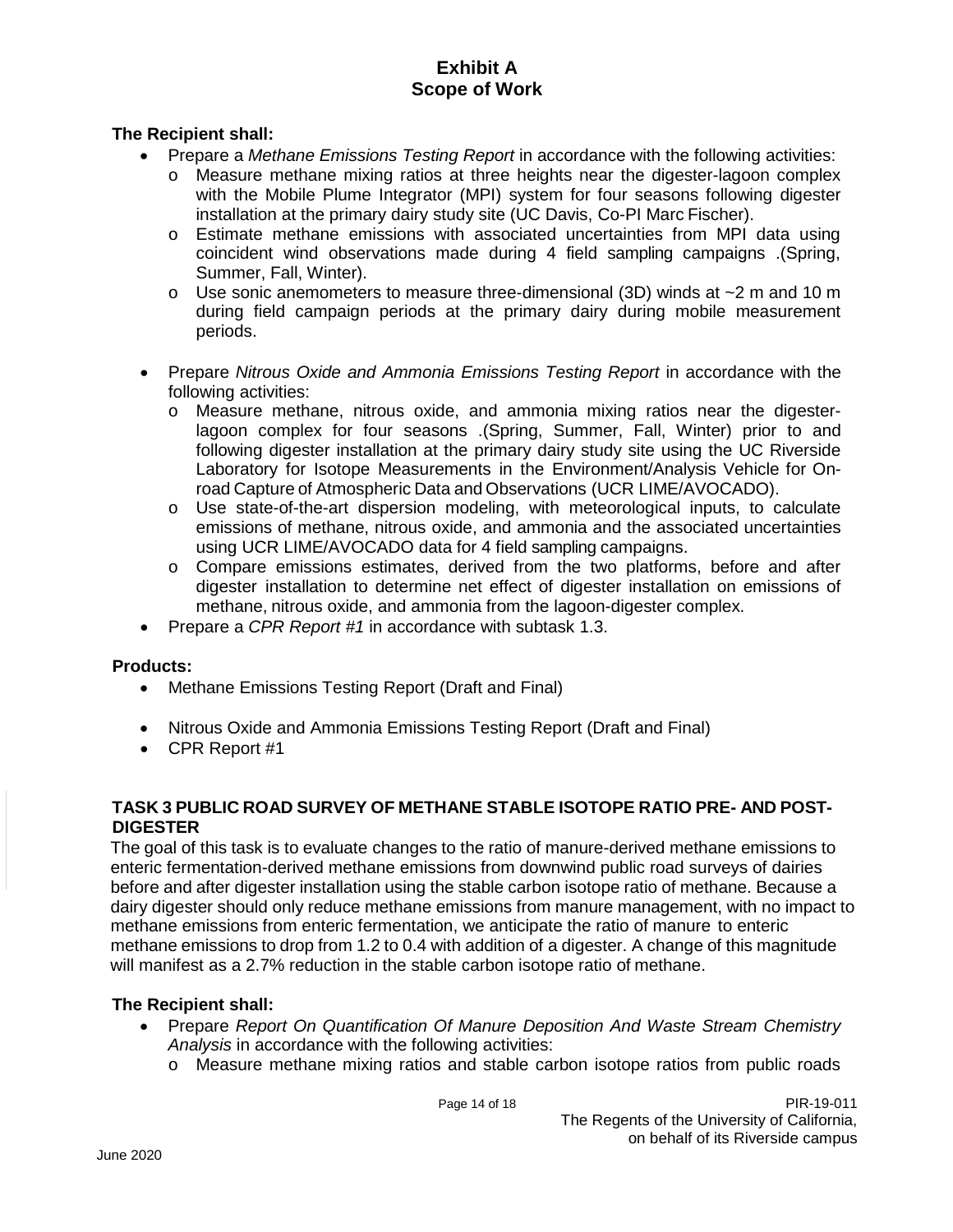using the UCR LIME/AVOCADO at ≥10 dairies that have been awarded funds for a digester project by CDFA in 2019 during at least two seasons prior to digester installation.

- $\circ$  Use high temporal resolution satellite imagery (e.g., from Planet Labs) to determine date of digester completion, along with best guess dates for digester installation from CDFA records (e.g., as reported at https://www.cdfa.ca.gov/oefi/ddrdp/).
- o Measure methane mixing ratios and stable carbon isotope ratios from public roads using the UCR LIME/AVOCADO at ≥10 dairies that have been awarded funds for a digester project by CDFA in 2019 during at least two seasons post-digester installation.
- $\circ$  Use stable carbon isotope signature to estimate ratio of manure to enteric methane emissions pre- and post-digester.
- $\circ$  Compare the change in the ratio of manure to enteric methane emissions from the primary site to the distribution of the ≥10 additional dairies to determine if the primary site is anomalous or representative.

### **Products:**

• Report on Quantification of Manure Deposition and Waste Stream Chemistry Analysis

## **TASK 4 DAIRY MANURE MANAGEMENT PRACTICES POST-DIGESTER**

The goal of this task is to evaluate changes to dairy manure management practices before and after installation of a digester at the primary dairy site.

### **The Recipient shall:**

- Prepare a *Report On Quantification Of Manure Deposition Comparisons And Waste Stream Chemistry Analysis* in accordance with the following activities:
	- o Measure manure deposition time on concrete at the primary dairy bimonthly for a year following digester installation to quantify manure deposition on surfaces with liquid manure collection versus dry manure collection.
	- o Sample waste stream flow at the primary dairy monthly post digester installation at various points in the manure management system.
	- o Analyze chemistry of manure waste stream samples, including for pH, temperature, electrical conductivity, total solids (TS) and volatile solids (VS).
	- o Compare manure deposition to wet versus dry collection before and after digester installation.
	- o Compare waste stream chemistry before and after digester installation.
- Prepare a *CPR Report #2* in accordance with subtask 1.3.

### **Products:**

- Report on Quantification of Manure Deposition Comparisons and Waste Stream Chemistry Analysis (Draft and Final)
- CPR Report #2

### **TASK 5 STUDY OF SOIL NITROGEN EMISSIONS AFTER FIELD DIGESTATE APPLICATION**

The goal of this task is to study soil nitrogen trace gas emissions, namely nitrous oxide and ammonia, after digestate application to crop fields.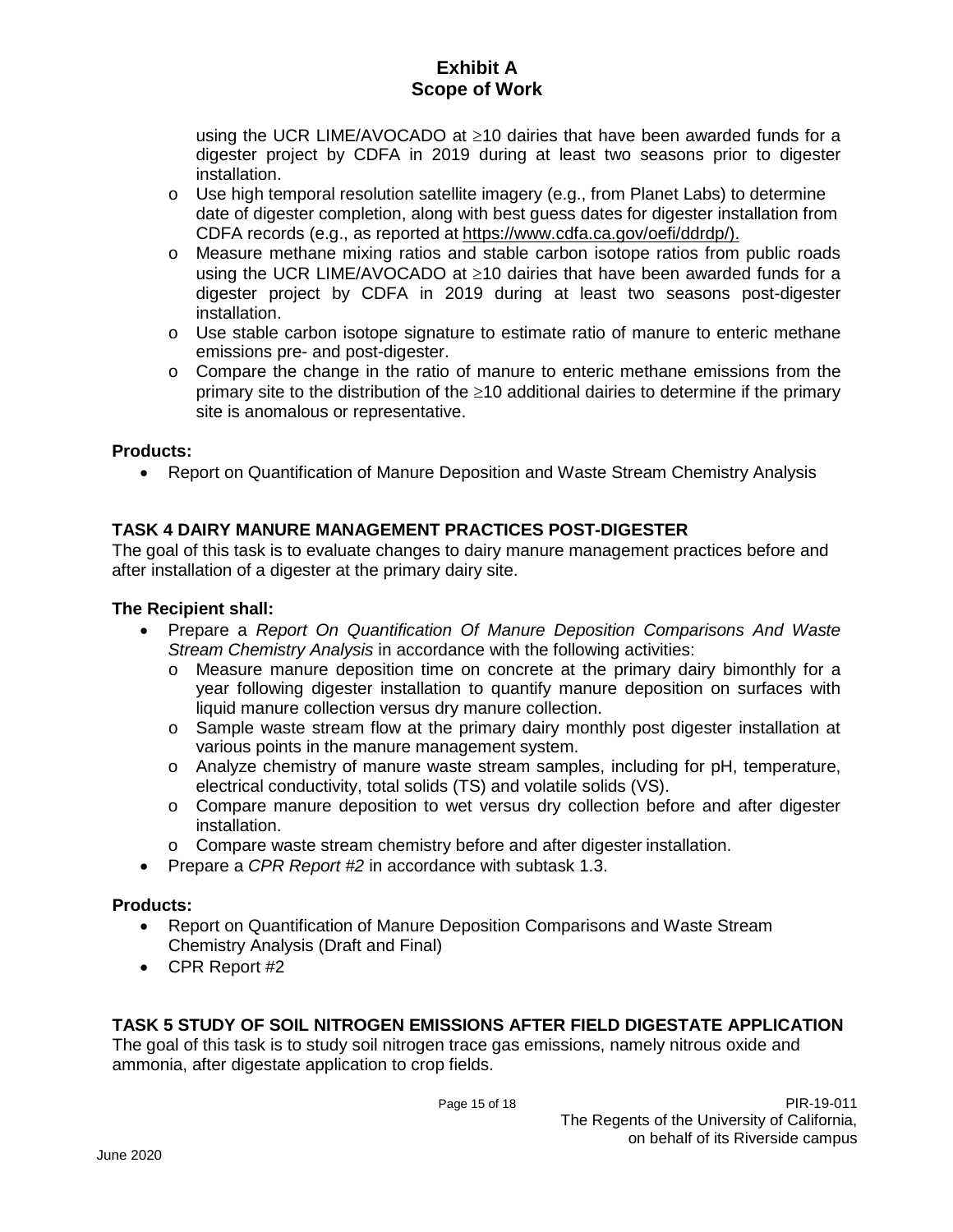### **The Recipient shall:**

- Prepare *Report On Soil Amendment Testing* in accordance with the following activities:
	- $\circ$  Sample cropland soils from the primary dairy site and incubate with waste water from the manure lagoon sampled before digester installation, and with waste water from the manure lagoon sampled after digester installation.
- Prepare *Report On Emissions Testing Of Fields Applied With Digested Manure Waste* in accordance with the following activities:
	- o Measure nitrous oxide, ammonia, methane, and carbon dioxide emissions from soils in the laboratory to quantify potential emissions differences between soils amended with conventional manure waste water versus digestate manure waste water in terms of greenhouse gas emissions impact (CO2e) and ammonia.
	- o Estimate emissions of nitrous oxide, ammonia, methane, and carbon dioxide from crop fields applied with digested manure waste by computing vertical fluxes using atmospheric mixing ratios of these species at two heights measured with the UCR LIME/AVOCADO parked on crop fields.
- Prepare Report on *Model Projected Impact Of Digested Manure Waste Amendment To Crop Fields.*
	- o Model projected impact of digested manure waste amendment to crop fields using the Ecosys model, with parameterizations from the chemistry results of task 4 and the laboratory incubation study.

### **Products:**

- Report on Soil Amendment Testing
- Report on Emissions Testing of Fields Applied with Digested Manure Waste
- Report on Model Projected Impact of Digested Manure Waste Amendment To Crop Fields

## **TASK 6 EVALUATION OF PROJECT BENEFITS**

The goal of this task is to report the benefits resulting from this project.

## **The Recipient shall:**

- Complete three Project Benefits Questionnaires that correspond to three main intervals in the Agreement: (1) *Kick-off Meeting Benefits Questionnaire*; (2) *Mid-term Benefits Questionnaire*; and (3) *Final Meeting Benefits Questionnaire*.
- Provide all key assumptions used to estimate projected benefits, including targeted market sector (e.g., population and geographic location), projected market penetration, baseline and projected energy use and cost, operating conditions, and emission reduction calculations. Examples of information that may be requested in the questionnaires include:
	- o For Product Development Projects and Project Demonstrations:
		- Published documents, including date, title, and periodical name.
		- Estimated or actual energy and cost savings, and estimated statewide energy savings once market potential has been realized. Identify all assumptions used in the estimates.
		- **Greenhouse gas and criteria emissions reductions.**
		- Other non-energy benefits such as reliability, public safety, lower operational cost, environmental improvement, indoor environmental quality, and societal benefits.
		- Data on potential job creation, market potential, economic development, and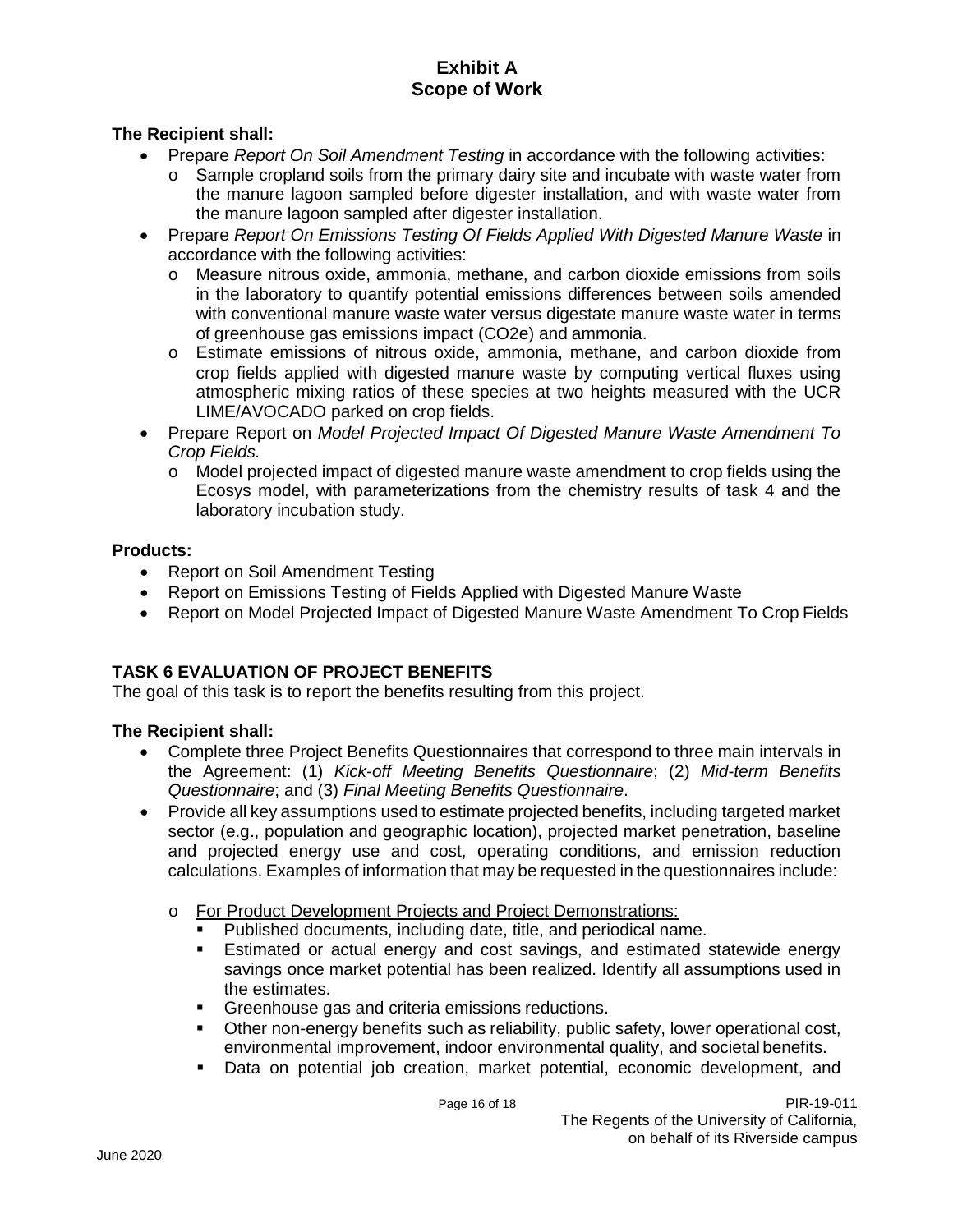increased state revenue as a result of the project.

- A discussion of project product downloads from websites, and publications in technical journals.
- A comparison of project expectations and performance. Discuss whether the goals and objectives of the Agreement have been met and what improvements are needed, if any.
- Additional Information for Product Development Projects:
	- Outcome of product development efforts, such copyrights and license agreements.
	- Units sold or projected to be sold in California and outside of California.
	- Total annual sales or projected annual sales (in dollars) of products developed under the Agreement.
	- Investment dollars/follow-on private funding as a result of Energy Commission funding.
	- Patent numbers and applications, along with dates and brief descriptions.
- Additional Information for Product Demonstrations:
	- Outcome of demonstrations and status of technology.
	- Number of similar installations.
	- Jobs created/retained as a result of the Agreement.
- o For Information/Tools and Other Research Studies:
	- Outcome of project.
	- **Published documents, including date, title, and periodical name.**
	- A discussion of policy development. State if the project has been cited in government policy publications or technical journals, or has been used to inform regulatory bodies.
	- The number of website downloads.
	- An estimate of how the project information has affected energy use and cost, or have resulted in other non-energy benefits.
	- An estimate of energy and non-energy benefits.
	- Data on potential job creation, market potential, economic development, and increased state revenue as a result of project.
	- A discussion of project product downloads from websites, and publications in technical journals.
	- A comparison of project expectations and performance. Discuss whether the goals and objectives of the Agreement have been met and what improvements are needed, if any.
- Respond to CAM questions regarding responses to the questionnaires.

The Energy Commission may send the Recipient similar questionnaires after the Agreement term ends. Responses to these questionnaires will be voluntary.

### **Products:**

- Kick-off Meeting Benefits Questionnaire
- Mid-term Benefits Questionnaire
- Final Meeting Benefits Questionnaire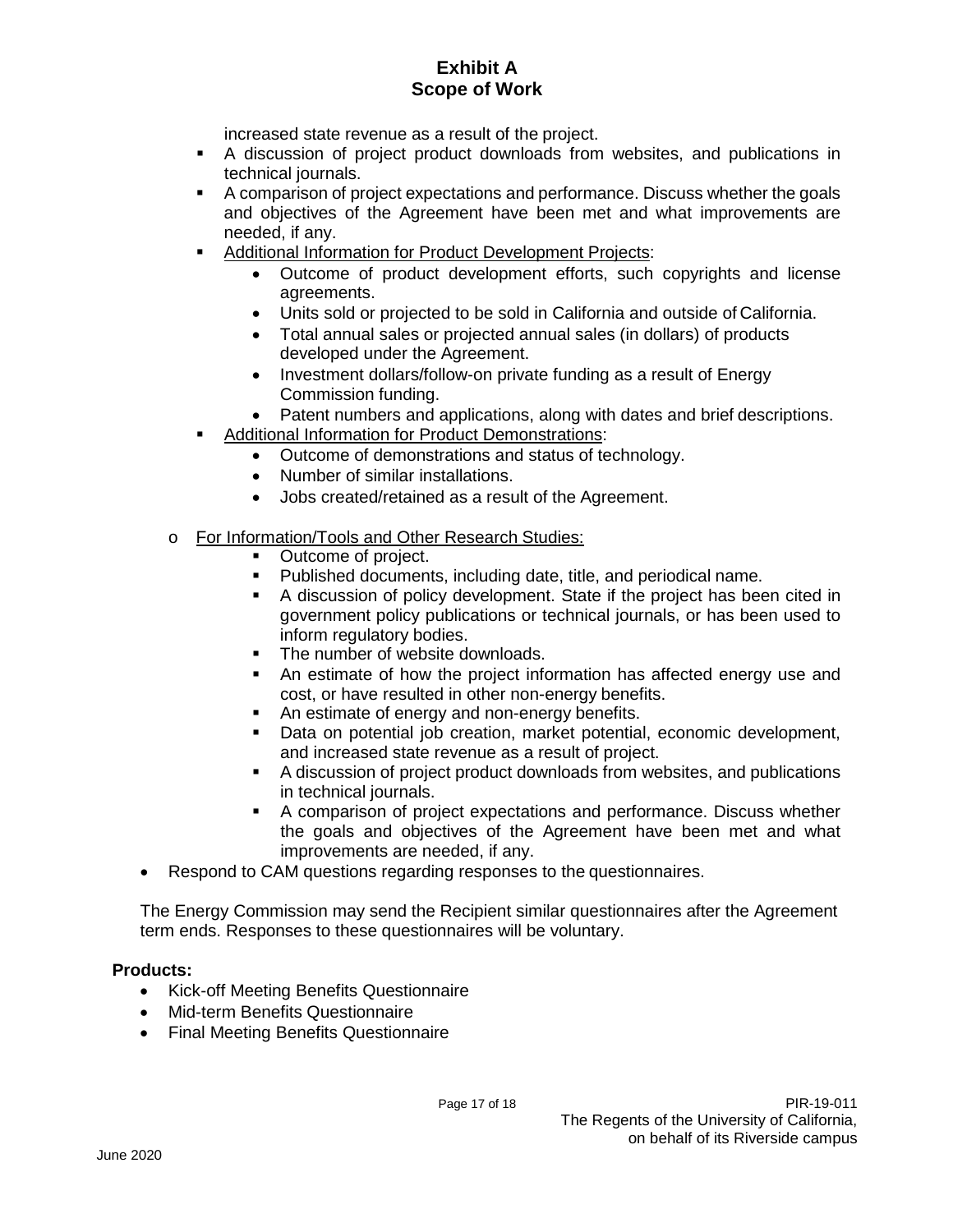## **TASK 7 TECHNOLOGY/KNOWLEDGE TRANSFER ACTIVITIES**

The goal of this task is to develop a plan to make the knowledge gained, experimental results, and lessons learned available to the public and key decision makers.

### **The Recipient shall:**

- Prepare an *Initial Fact Sheet* at start of the project that describes the project. Use the format provided by the CAM.
- Prepare a *Final Project Fact Sheet* at the project's conclusion that discusses results.Use the format provided by the CAM.
- Prepare a *Technology/Knowledge Transfer Plan* that includes:
	- o An explanation of how the knowledge gained from the project will be made available to the public, including the targeted market sector and potential outreach to end users, utilities, regulatory agencies, and others.
	- $\circ$  A description of the intended use(s) for and users of the project results.
	- o Published documents, including date, title, and periodical name.
	- o Copies of documents, fact sheets, journal articles, press releases, and other documents prepared for public dissemination. These documents must include the Legal Notice required in the terms and conditions. Indicate where and when the documents were disseminated.
	- o A discussion of policy development. State if project has been or will be cited in government policy publications, or used to inform regulatory bodies.
	- o The number of website downloads or public requests for project results.
	- o Additional areas as determined by the CAM.
- Conduct technology transfer activities in accordance with the Technology/Knowledge Transfer Plan. These activities will be reported in the Progress Reports.
- When directed by the CAM, develop *Presentation Materials* for an Energy Commissionsponsored conference/workshop(s) on the project.
- When directed by the CAM, participate in annual EPIC symposium(s) sponsored by the California Energy Commission.
- Provide at least (6) six *High Quality Digital Photographs* (minimum resolution of 1300x500 pixels in landscape ratio) of pre and post technology installation at the project sites or related project photographs.
- Prepare a *Technology/Knowledge Transfer Report* on technology transfer activities conducted during the project.

### **Products:**

- Initial Fact Sheet (draft and final)
- Final Project Fact Sheet (draft and final)
- Presentation Materials (draft and final)
- High Quality Digital Photographs
- Technology/Knowledge Transfer Plan (draft and final)
- Technology/Knowledge Transfer Report (draft and final)

## **V. PROJECT SCHEDULE**

Please see the attached Excel spreadsheet.